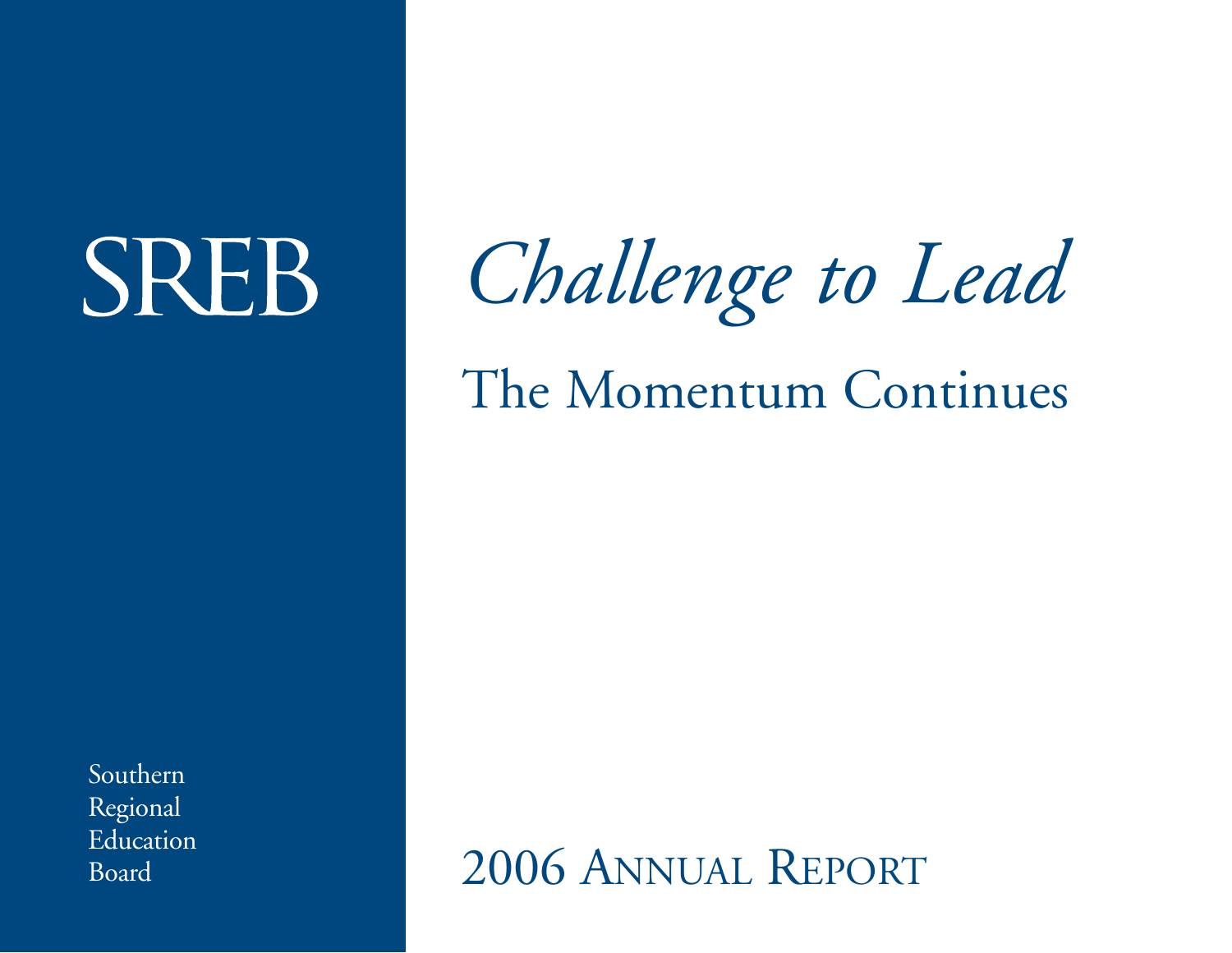# **SREB PURSUES THE** *CHALLENGE TO LEAD* **GOALS**

The past year has been one of accelerated achievement for the Southern Regional Education Board states, which form America's first interstate compact for education. Headquartered in Atlanta, SREB was founded in 1948 by Southern states to help government and education leaders work together to advance education and thus improve the social and economic life of the region. Today, SREB's programs include the nation's largest school improvement network, the nation's largest educational technology collaborative of state K-12 and postsecondary agencies, and many other initiatives designed to help the organization's 16 member states lead the nation in educational progress.

SREB's central focus is helping member states meet the *Challenge to Lead* Goals for Education, which were created and adopted in 2002 by the SREB Commission on Education Goals. In 2006, SREB completed the first series of reports on member states' progress on each of these goals, which set clear indicators of improvement for every level of education from pre-K to postsecondary and beyond. The goals challenge schools, colleges and universities to pursue excellence, and they challenge state leaders and policy-makers to provide the policies and support that are essential to success.

These goals reports now serve as a single and powerful voice to help state leaders raise academic standards, learn about best practices and identify the steps needed to improve student performance. Together, they show that SREB states are well on their way to leading the nation in educational improvement.

As the programs and services detailed on the following pages attest, SREB's leaders, partner organizations and staff are working aggressively to ensure that the momentum continues.

### *Challenge to Lead* **Goals for Education**

- 1. All children are ready for the first grade.
- 2. Achievement in the early grades for all groups of students exceeds national averages and performance gaps are closed.
- 3. Achievement in the middle grades for all groups of students exceeds national averages and performance gaps are closed.
- 4. All young adults have a high school diploma or, if not, pass the GED tests.
- 5. All recent high school graduates have solid academic preparation and are ready for postsecondary education and a career.
- 6. Adults who are not high school graduates participate in literacy and job-skills training and further education.
- 7. The percentage of adults who earn postsecondary degrees or technical certificates exceeds national averages.
- 8. Every school has higher student performance and meets state academic standards for all students each year.
- 9. Every school has leadership that results in improved student performance — and leadership begins with an effective school principal.
- 10. Every student is taught by qualified teachers.
- 11. The quality of colleges and universities is regularly assessed and funding is targeted to quality, efficiency and state needs.
- 12. The state places a high priority on an education *system* of schools, colleges and universities that is accountable.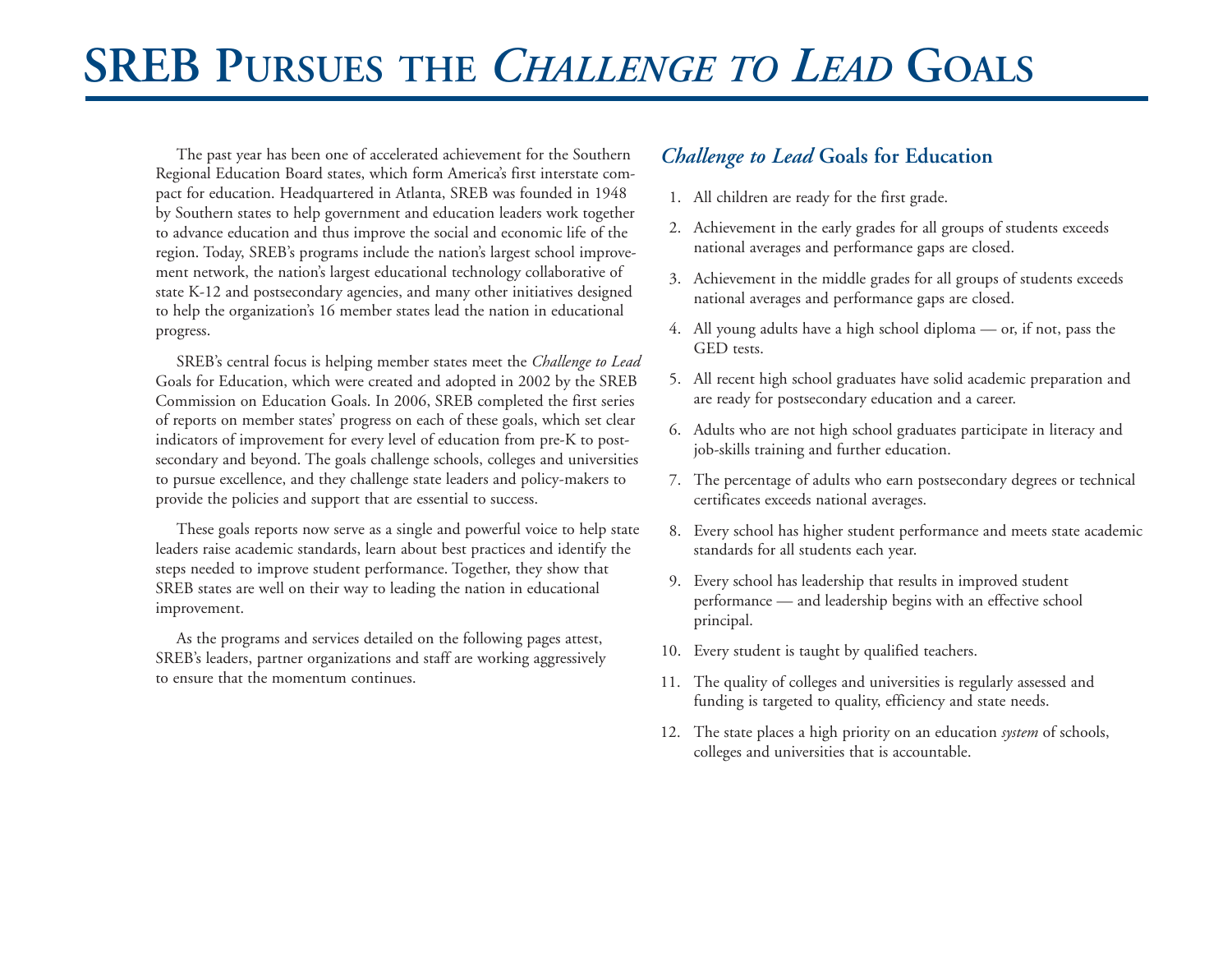SREB is a nonpartisan, nonprofit organization with 16 member states: Alabama, Arkansas, Delaware, Florida, Georgia, Kentucky, Louisiana, Maryland, Mississippi, North Carolina, Oklahoma, South Carolina, Tennessee, Texas, Virginia and West Virginia. SREB is governed by a Board that consists of the governor of each member state and four other individuals from the state, at least one of whom must be a state legislator and at least one an educator. All appointments are made by the governors for four-year, staggered terms.

SREB is supported by appropriations from these states and by funds from foundations, businesses, and state and federal grants and contracts.

### *The Year at a Glance*

SREB reached nearly 10,000 educators and other leaders at meetings and conferences, expanded the *High Schools That Work* school improvement effort to 32 states, responded quickly to the hurricanes with free online college courses for displaced students and moved forward on more than a dozen important initiatives and programs. The organization launched a host of technology-related efforts and worked to recruit more minority students into graduate-level studies, furthered its participation in the Go *Alliance* college access campaign, and expanded TheTeacherCenter.org Web resource, to name only a few.

SREB also provided a wealth of information. It maintains an extensive database about education in all 16 SREB states and publishes the biennial *SREB Fact Book on Higher Education.* In the past year, staff responded daily to requests from governors, legislators, educators and the news media on education issues. SREB-sponsored meetings enabled policy-makers and educators to share information within their states and across state lines. This year, the organization also offered nearly 300 SREB reports and publications on critical aspects of improving education. SREB publications range from the multi-state *Legislative Reports* to the most-requested title in SREB history: *Literacy Across the Curriculum: Setting and Implementing Goals for Grades Six Through 12.*

Among SREB's many programs are:

- the SREB-State Data Exchange (with more than 35 years of service to SREB states) and the *SREB Fact Book on Higher Education*, one of the nation's longest-standing, most comprehensive higher education data reports;
- the Academic Common Market (with more than 30 years of service to SREB states), which enables college students to enroll in specialized degree programs offered by institutions in other SREB states and still pay in-state tuition;
- *High Schools That Work,* America's largest school improvement network, along with *Making Middle Grades Work,* now helping schools in more than half of the nation's states;
- the SREB Legislative Work Conference, America's first annual forum for legislators on education issues facing states;
- the Educational Technology Cooperative, the largest and most productive educational technology collaborative of state K-12 and postsecondary education agencies in the nation;
- the SREB-State Doctoral Scholars Program, a nationally recognized model to produce minority Ph.D.s and encourage them to seek faculty positions;
- the *Electronic Campus*, the nation's most comprehensive distancelearning marketplace, with 250 colleges and universities offering more than 15,000 courses and 550 degree programs online; and
- the SREB Council on Collegiate Education for Nursing, the nation's only regional council on collegiate nursing education, with 175 college and university members working on the nationwide nursing shortage.

Guided by Louisiana Governor and SREB Chair Kathleen Babineaux Blanco, as well as the Board, Legislative Advisory Council and President Dave Spence, SREB encourages states to pursue long-term solutions to education issues. Through many programs and publications, SREB helps state leaders build a vision for education in their states and shares its analyses of state actions to help them prepare for the issues ahead.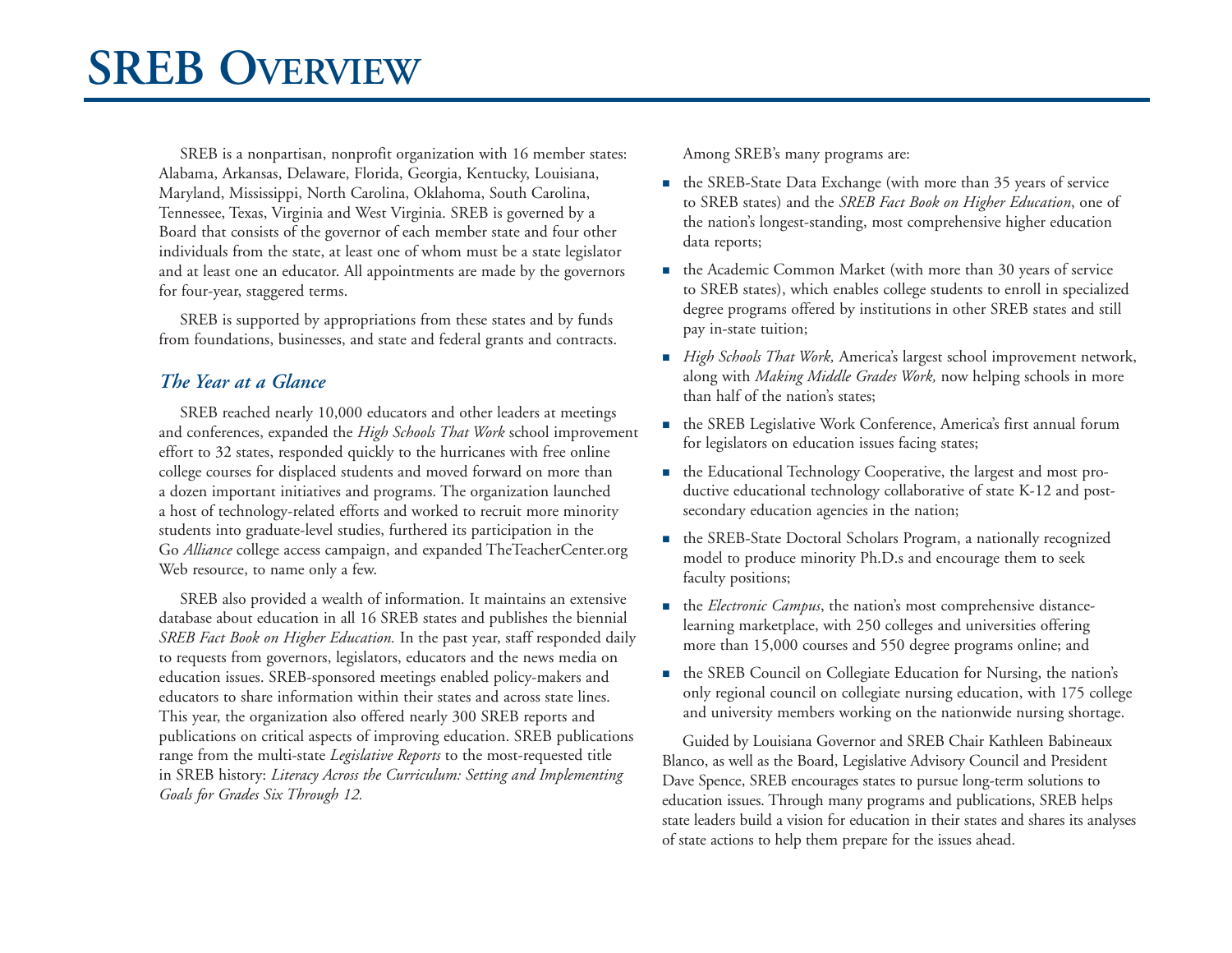# **MESSAGE FROM THE CHAIR**



# **GOVERNOR KATHLEEN BABINEAUX BLANCO**

*Southern Regional Education Board Chair Kathleen Babineaux Blanco was elected the governor of Louisiana in 2003. A former high school teacher, she served two terms as Louisiana's lieutenant governor. She also has served as a state legislator and as an elected member and chairwoman of the state Public Service Commission. She is serving her second year as chair of SREB.*

Last year in this space, I wrote about how 2005-06 would be the year of the teacher and the adult learner. In fact, 2006 turned out to be the year of the hurricanes.

Hurricanes Katrina and Rita pounded the Gulf Coast region, destroying entire towns, shuttering hundreds of schools, flooding New Orleans, and dispersing students and their families across the country. As the governor of Louisiana during two of our nation's worst natural disasters, I appreciated the overwhelming response from our friends in SREB states. We are forever grateful for your offers of support and assistance.

During this time of rebuilding and economic recovery, it is easy to take our eyes off educational progress — simply for the sake of survival. However, educational progress is indeed one of the main cornerstones of our rebuilding effort and is critical to attracting our families back home.

Educational improvement remains the key to economic development, improved personal health, and many other factors that influence prosperity in the SREB states. I

remain involved in and committed to school improvements in my state. I am grateful that SREB has helped many of our students weather the storms that devastated the Gulf Coast, while still pressing state leaders to do better by our young people — even in the face of the hurricanes' aftermath and other tremendous challenges that have affected the South for generations.

In response to the hurricanes, SREB provided nearly 2,000 college students access to online courses free of charge through the *Electronic Campus.* SREB policy experts helped me and other state officials navigate tough education policy decisions we faced after Katrina and Rita. SREB continued to provide excellent research and guidance on everything from college readiness to school leadership. This outstanding organization also kept the nation's largest school improvement program rolling along and expanding.

I am proud that SREB has continued the projects I launched under my tenure, including TheTeacherCenter.org Web site for teachers who seek online courses and information about licenses and credentials. The Go *Alliance* links all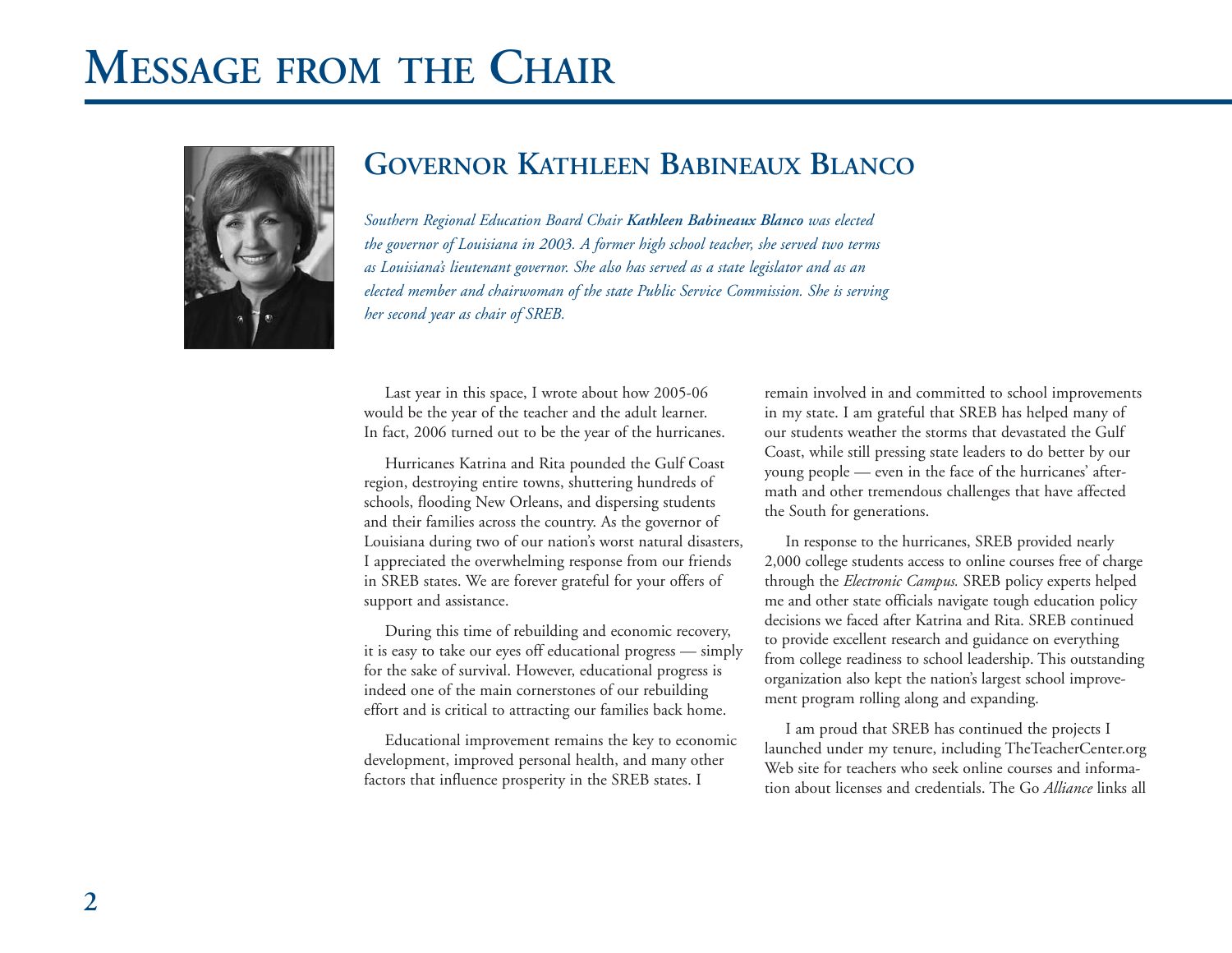16 SREB states to campaigns that will increase public awareness of the need to finish high school and the skills young people need to earn a diploma and proceed to college and good careers.

In the coming year, the challenge for all of us is to rise above our obstacles and aggressively seek new ways to provide excellent educational opportunities for our young people. No flood, fire, hurricane, or election should stand in our way. SREB stands ready to help us make solid decisions and wise investments in our people.

If we are to save our children from the grip of poverty, education is their lifeboat. Let the South lead the way in reaching our education goals for the betterment of our children, our families and our region.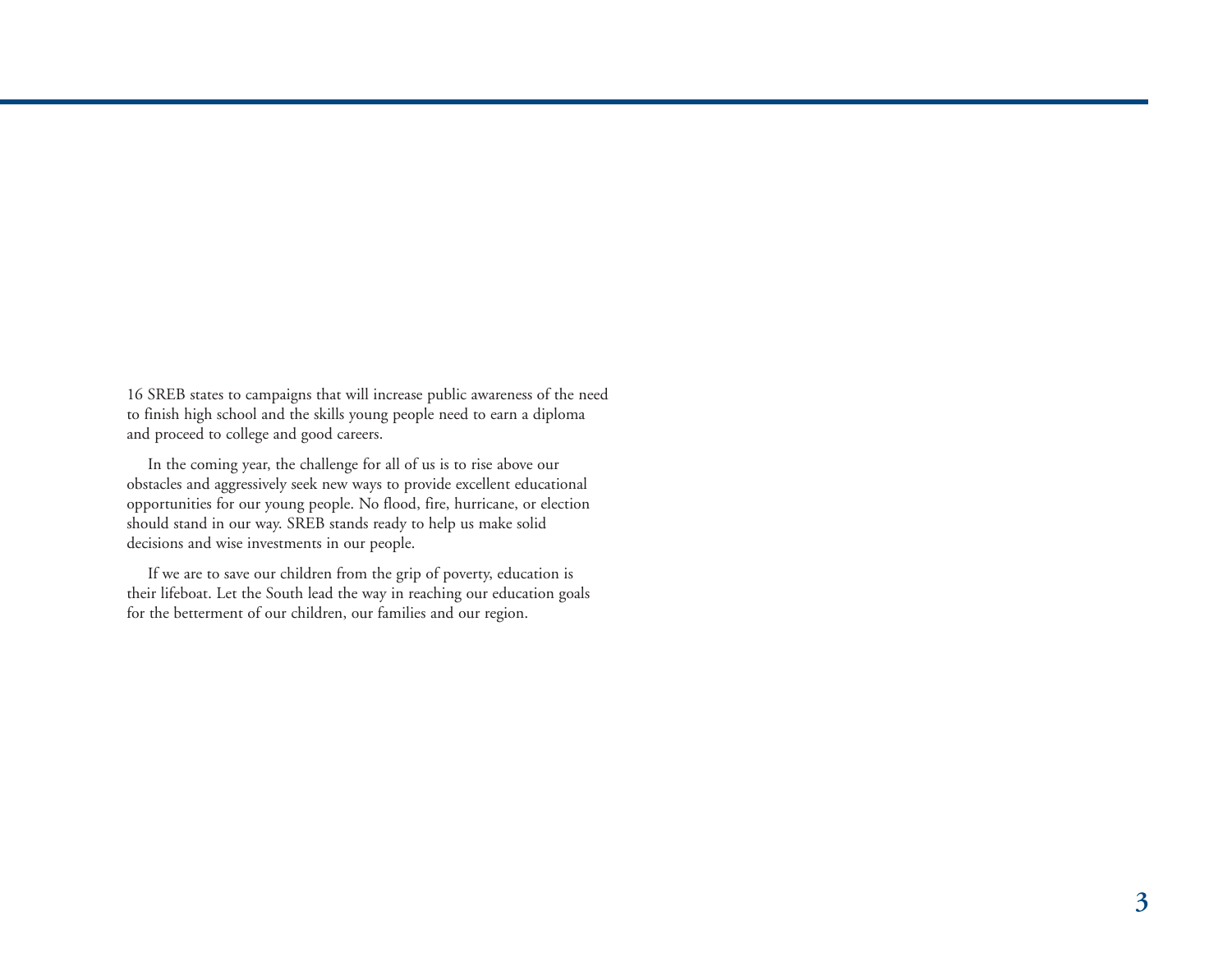# **MESSAGE FROM THE PRESIDENT**



# **DAVE SPENCE**

*Dave Spence is the president of the Southern Regional Education Board. A former vice president of SREB, from 1998 to 2005 he was the executive vice chancellor and chief academic officer of the California State University System, which enrolls more than 400,000 students. He has held several state-level leadership positions in SREB states, and he was a member of the SREB staff on two occasions, including service as vice president for Educational Policies in the mid-1980s. He has been executive director of the Florida Postsecondary Education Planning Commission, executive vice chancellor for the University System of Georgia, and executive vice chancellor and vice chancellor for academic programs at the State University System of Florida.* 

Embarking on my first year as president, I knew from my previous years working at SREB of our 16 states' reputation for working together and setting impressive goals for educational progress. In learning more about today's SREB and the region's current generation of education policy leaders, I have found the willingness to measure progress and take action toward meeting these goals nothing short of remarkable.

The agenda for educational progress is good. Now we must sustain this progress, continue our willingness to measure and report on our efforts, and build momentum to meet all the challenges. The goal is nothing less than vastly improved educational opportunities for the people of the 16 SREB states, leading to a better quality of life for all.

In 2006, four years after SREB approved the *Challenge to Lead* Goals for Education, SREB states are showing significant improvements in student achievement, quality teaching and early childhood learning. Some hurdles remain tall, including the stubbornly low high school graduation and college completion rates in many SREB states. We must step up efforts to help more students receive an excellent high school education, prepare for

college and careers, and obtain college degrees from schools that work diligently to meet the needs of their states. Do not forget the many adults who still need literacy and job training, even as we strive to improve high schools and college learning for young people.

The SREB *Challenge to Lead* Goals for Education call for *all* young adults to have a high school diploma, or if not, to pass GED tests. The goals also call for all recent high school graduates to have solid academic preparation and to be ready for college and careers. All adults who do not have high school diplomas should further their learning, the goals say, and they challenge SREB states to beat the national averages in the percentages of adults who earn college degrees and technical certificates.

A recent SREB report outlined some of the work that must be done to ensure that more students finish high school and that high school is meaningful and prepares students well for college and work. The March 2006 *Challenge to Lead* report, *Getting Students Ready for College and Careers,* shows that all students need to take an essential core of courses to prepare for higher learning and the workplace.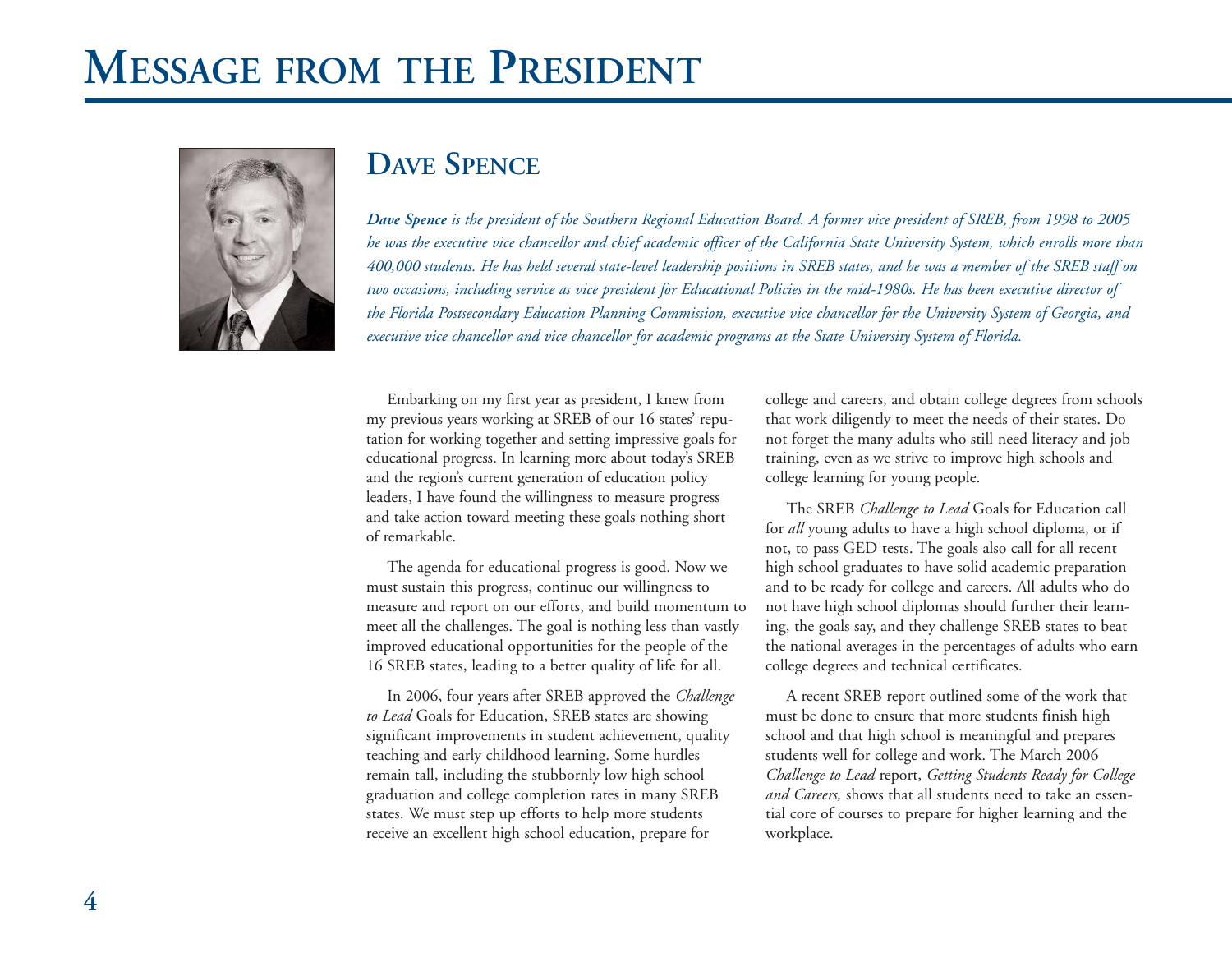*All* students should take four years of English and math (including Algebra II), and three years each of laboratory-based science and social studies. The fourth math course in the senior year should include a course beyond Algebra II, a course on data analysis and statistics, or another course that will prepare students for college-level mathematics. Students also need to take additional academic courses or a series of courses in a career field. End-of-course exams, including industry-developed certification exams, can promote increased rigor in high school courses.

One recent study showed that as many as four out of five college freshmen are not ready for college in all of the key academic subjects. Why? Most states do not have college- and career-readiness standards built into high school curricula, instruction and state tests. Teachers are not always focused on college and career readiness, and the same academic courses are not equally challenging from school to school, or even classroom to classroom. Policy-makers should require all high schools and all high school teachers to focus intentionally on college and career readiness. SREB states can't afford to leave college and career readiness to luck.

Higher education must shoulder some of the burden to make college and career readiness a top priority for high schools and teachers. Higher education leaders and policy-makers within each state have not agreed on what it means to be ready for higher learning, so high schools, teachers, parents and students are left without clear messages on what college readiness means.

States also should collect better data on whether taking the right high school courses makes a difference in increasing the percentage of students who meet college-readiness standards and in reducing the need for remedial courses in college. States must work to eliminate gaps in college preparation for black and Hispanic students and check on the effectiveness of high school remediation in closing those gaps. States also should monitor the effectiveness of remedial programs in colleges and work to eliminate the need for remediation.

Let us also remember the sobering data from one of last year's SREB *Challenge to Lead* reports, *Getting Serious About High School Graduation.* Roughly one-third of ninth-graders in SREB states do not earn a high school diploma on time. Some SREB states only graduate slightly more than half of their high school students on time. Worse, high school graduation rates in many SREB states have fallen in recent years. Rates are especially low for black and Hispanic males, although graduation rates for those groups in SREB states actually beat national averages for those groups of students. State policy-makers must set ambitious high school graduation targets for all groups of students and strengthen the role of graduation rates in school accountability systems. Students also must find the help they need to transition from the middle grades into high school and not become stuck in the ninth grade. Summer programs, ninth-grade academies, intensive instruction in key courses, and extra support and attention for troubled students can help boost graduation rates.

*All* students deserve an excellent high school education and an opportunity to successfully transition from high school into college and careers. States can help them by setting specific standards for college and career readiness for all high school students.

As SREB enters its 58th year, our work at the Atlanta headquarters must improve along with our states. The roughly 100 people who spend their days working at SREB and out in the field in our school improvement programs have brought tremendous value to our member states. The many things we do at SREB — policy work, research, school improvement, e-learning, developing education leaders and more — are evidence that we are succeeding.

Thank you for the opportunity to lead SREB as we tackle these problems together. We can, in fact, lead the nation in better preparing students for college and careers as we strive to lead the nation in educational progress.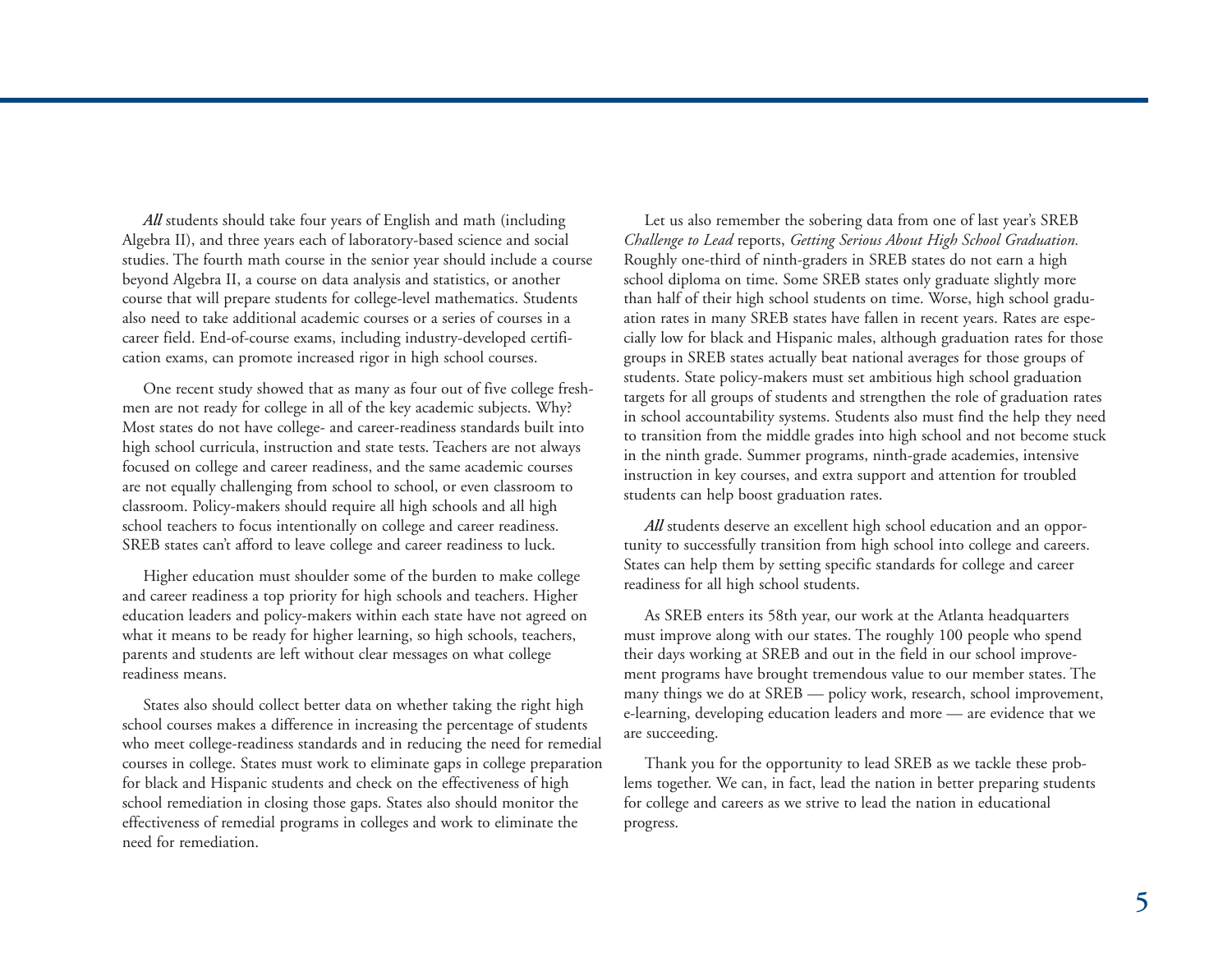# **Educational Goals and Indicators**

**Alicia Diaz,** research associate: alicia.diaz@sreb.org **Robin Wade,** research associate: robin.wade@sreb.org **Jenny Jackson,** research assistant: jenny.jackson@sreb.org

**Joan Lord,** director, Educational Policies: joan.lord@sreb.org **Rebecca Daugherty Kaye,** research associate: rebecca.kaye@sreb.org

SREB tracks the progress of states in meeting the 12 *Challenge to Lead* Goals for Education. The goals address school and college readiness, achievement gaps, the efficiency and effectiveness of state educational systems, and more. Indicators of progress have been identified for each goal, and these help state policy-makers and education leaders know if their states are making progress. National benchmarks and measures of improvement are important in these reports. If SREB states are to lead the nation, they must be measured in a national context and make continuous gains.

SREB reports on each of the goals in a two-year cycle. The first reports were issued in spring 2004, and the first series was completed in spring 2006. A new set of reports is already under way, as part of SREB's continuous evaluation of progress and improvements in education. SREB also provides each state with a customized report on the progress it is making on key indicators for each goal. These are available in a variety of formats on the SREB Web site. New customized reports are being published in summer 2006.

In addition to reporting on the goals, SREB continues to give special attention to issues that have been important to SREB states over the years. These include, for example, the health and academic factors related to school readiness, student achievement (particularly in reading and mathematics), remediation in college, college accountability and students' college readiness, financial aid and college affordability, and teacher quality.

All 16 SREB states participated in the **Go** *Alliance* during the past year. The Go *Alliance* is an interstate cooperative that works to help states increase college attendance through media campaigns that encourage students to complete high school, attend college and develop the skills they need to achieve those goals.

### *Publications:*

#### *Challenge to Lead* **Education Goals Series**

*Building a Foundation for Success by Getting Every Child Ready for School Mastering Reading and Mathematics in the Early Grades Getting the Mission Right in the Middle Grades Getting Serious About High School Graduation Getting Students Ready for College and Careers Investing Wisely in Adult Learning is Key to State Prosperity Creating College Opportunity for All: Prepared Students and Affordable Colleges Focusing on Student Performance Through Accountability Resolve and Resources to Get a Qualified Teacher in Every Classroom Progress Being Made in Getting a Quality Leader in Every School Holding Colleges and Universities Accountable for Meeting State Needs From Goals to Results: Improving Education* System *Accountability High School to College and Careers: Aligning State Policies Higher Education Studies, Reports and Surveys in the SREB States Continuing Challenges in College Admissions Test Scores SREB States Remain on Top in the Number of Teachers Achieving National Board Certification Progress in Advanced Placement and International Baccalaureate in SREB States* Customized reports on goals and indicators for each SREB state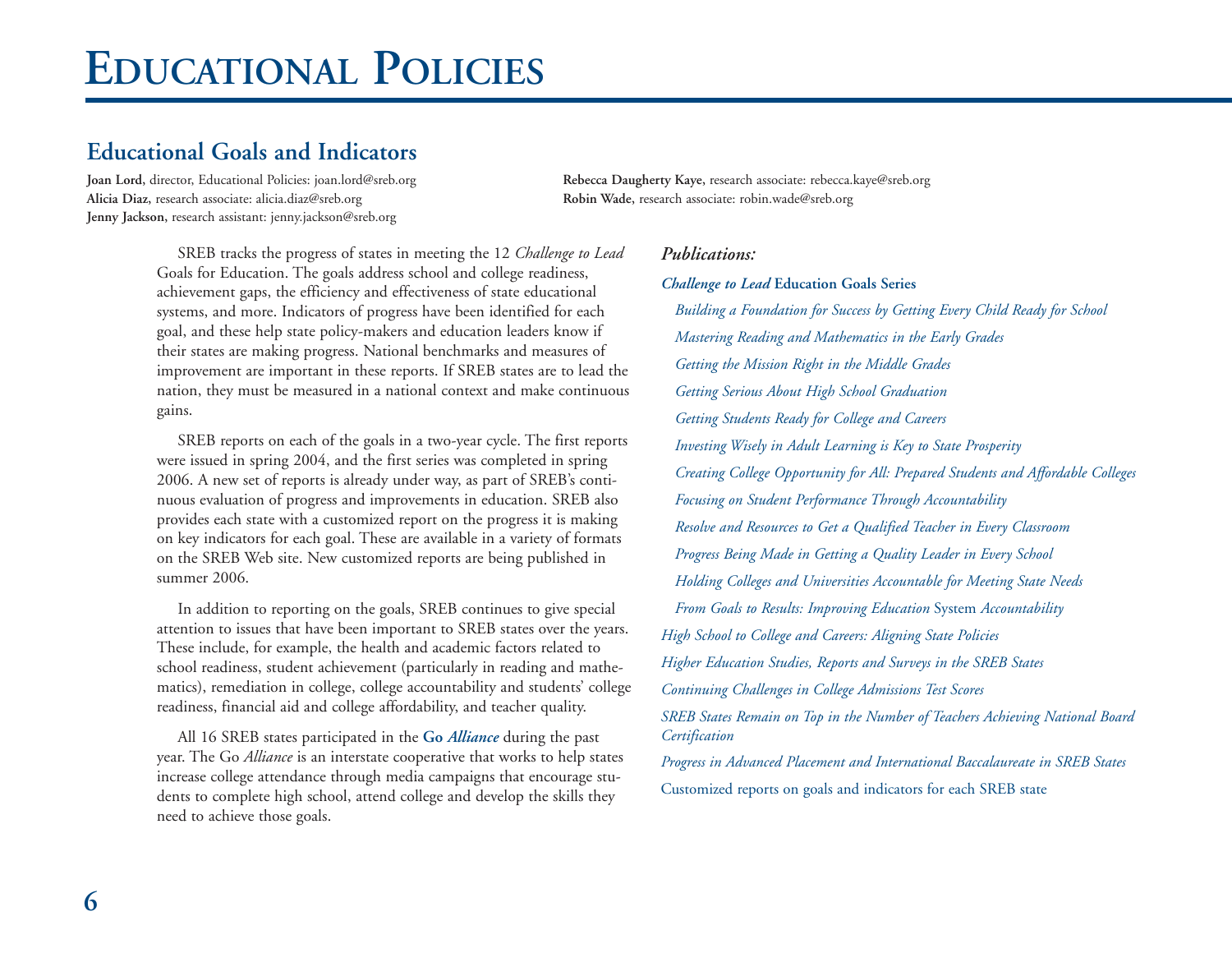### **Quality Teachers**

**Lynn Cornett,** senior vice president: lynn.cornett@sreb.org **Gale Gaines,** vice president, State Services: gale.gaines@sreb.org

> "Every student is taught by qualified teachers." This goal, one of the *Challenge to Lead* Goals for Education, reinforces the central assertion that SREB has made since 1981: Preparing teachers is the number one topic that schools and colleges need to address together.

> SREB's work to ensure a qualified teacher for every classroom focuses not only on preparing new teachers. It also involves calling for better data about supply, demand and quality of teachers; licensure focused on performance; and professional development that helps teachers improve student achievement. More-focused resources are needed to help beginning teachers develop the skills and knowledge they need to improve student achievement and to reduce the numbers of teachers leaving the profession in their first five years. Well-qualified teachers are especially needed in traditionally low-performing schools.

To help states address these needs, SREB is utilizing Web technology to support both new and veteran teachers. TheTeacherCenter.org — an online SREB-state resource for teachers, in partnership with member states — provides easy access to information about teaching in the 16 states. The site provides extensive answers to key questions such as: Are scholarships, grants or loans available if I want to become a teacher in my home state? What if I want to teach in my neighboring state? What do I need to do to become a teacher through an alternative route? What are the *No Child Left Behind* "highly qualified" standards for teachers in each state?

SREB calls for all students to have well-qualified teachers in all grades, whether face-to-face in the classroom or — increasingly — in online courses in the middle grades and high school. More resources and new

ways of thinking are needed to make it happen. SREB's teacher initiatives include a focus on states recruiting, hiring and retaining quality online teachers for middle grades and high schools, through work funded by the BellSouth Foundation.

Teacher compensation is also important in putting a high-quality teacher in every classroom. How teachers are paid — not just how much — has become more critical in light of today's emphasis on the performance of all students. Salaries and benefits should recognize teachers with more expertise and higher student performance, as well as those who meet state needs and take on additional or different roles to improve curriculum and instruction. SREB reports and presentations suggest that state policies should reward and encourage hard work, and they should recognize marketplace differences and professional improvement in knowledge and skills. Every state, district and school must make sure that all children — regardless of location, household income or any other factor — have high-quality teachers who can help students reach high educational standards.

### *Publications and Resources:*

*Resolve and Resources to Get a Qualified Teacher in Every Classroom* 

*SREB States Remain on Top in the Number of Teachers Achieving National Board Certification* 

*Quality Teachers: Can Incentive Policies Make a Difference?*

*Focus on Teacher Pay and Incentives: 2005 Legislative Actions and Update on Salary Averages*

Web site: TheTeacherCenter.org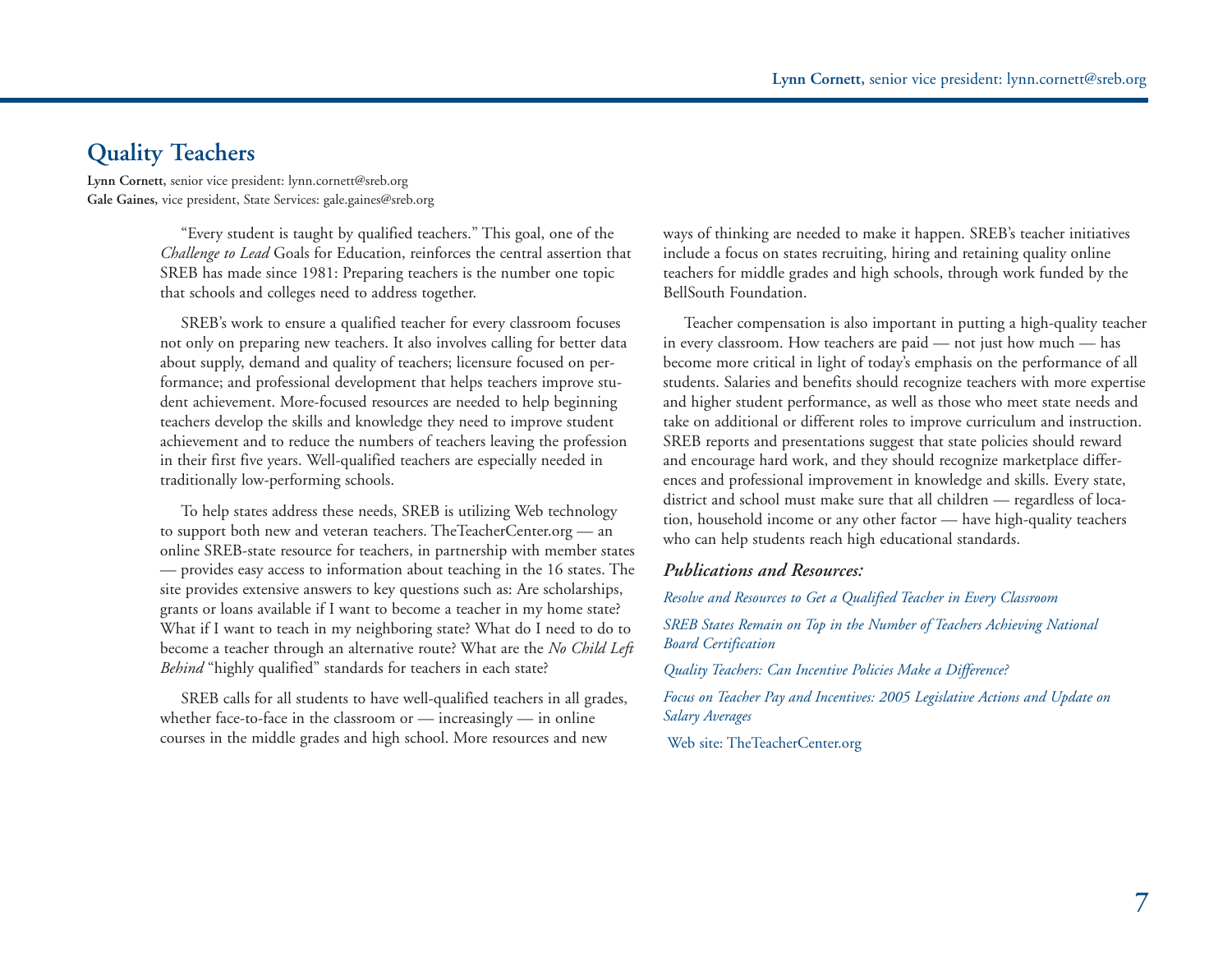### **Education Data Services**

**Joseph L. Marks,** director: joe.marks@sreb.org **Marie Loverde,** research assistant: marie.loverde@sreb.org

> Published since 1956, the *SREB Fact Book on Higher Education* is a biennial source of comparative data widely used throughout SREB states and across the nation. Since 1991, the *Fact Book* has been online, interactive and updated continually. It includes more than 90 tables of detailed information related to colleges and universities in the SREB region, each SREB state and the United States. In most cases, data for each of the 50 states are available. Companion publications called *Featured Facts* for each SREB state are compiled from this information, and the *Fact Book Bulletin* provides periodic supplements and updates for policy-makers based on information gathered for the *Fact Book.* The next print edition of the *Fact Book* will be published in 2007.

Since 1970, the **SREB-State Data Exchange** partnership has brought together higher education governing and coordinating boards in SREB states to produce comparative information critical to the annual decisionmaking needs of higher education boards, governors' offices and legislative committees. State agency staff members meet each year to review annual collections of higher education-related data and indicators and to plan for new sets of data that will be collected for SREB states and the *Fact Book.* This sharing of data and findings is designed to help state policy-makers in higher education monitor trends, share ideas and address problems, with the ultimate goal of making better decisions that will result in improved higher learning opportunities in SREB states. In addition to the most up-to-date statistics on postsecondary education graduates, enrollment, progression and graduation rates, tuition and fees, funding, and faculty compensation, the annual survey now includes the nation's first annual interstate profiles on the extent of instruction through e-learning.

The SREB Data Library was established in 1991 as one of the nation's first online education data centers. The library contains all of the databases used for the *SREB Fact Book on Higher Education,* the reports in the *Challenge to Lead* education goals series and the SREB-State Data Exchange, and all are updated regularly.

#### *Publications and Resources:*

*SREB Fact Book on Higher Education*

*SREB Fact Book on Higher Education* Web edition — www.sreb.org

*Featured Facts* (state-by-state reports from the *SREB Fact Book)*

SREB-State Data Exchange Annual Statistics

*SREB-State Data Exchange Highlights* (annual)

*SREB Fact Book Bulletins*

*Latest Data Confirm a College Affordability Gap for Students from Middle- and Lower-Income Families*

*Racial/Ethnic and Gender Differences Gain Importance as Factors in Education Progress*

*Funding for Public Colleges and Universities Continues to Lose Battle with Enrollment Growth and Inflation*

*Part-Time Faculty and Teaching/Research Assistants Now Outnumber Full-Time Faculty at Public Colleges and Universities*

*Latest Forecasts Project Many More Hispanic Public High School Graduates*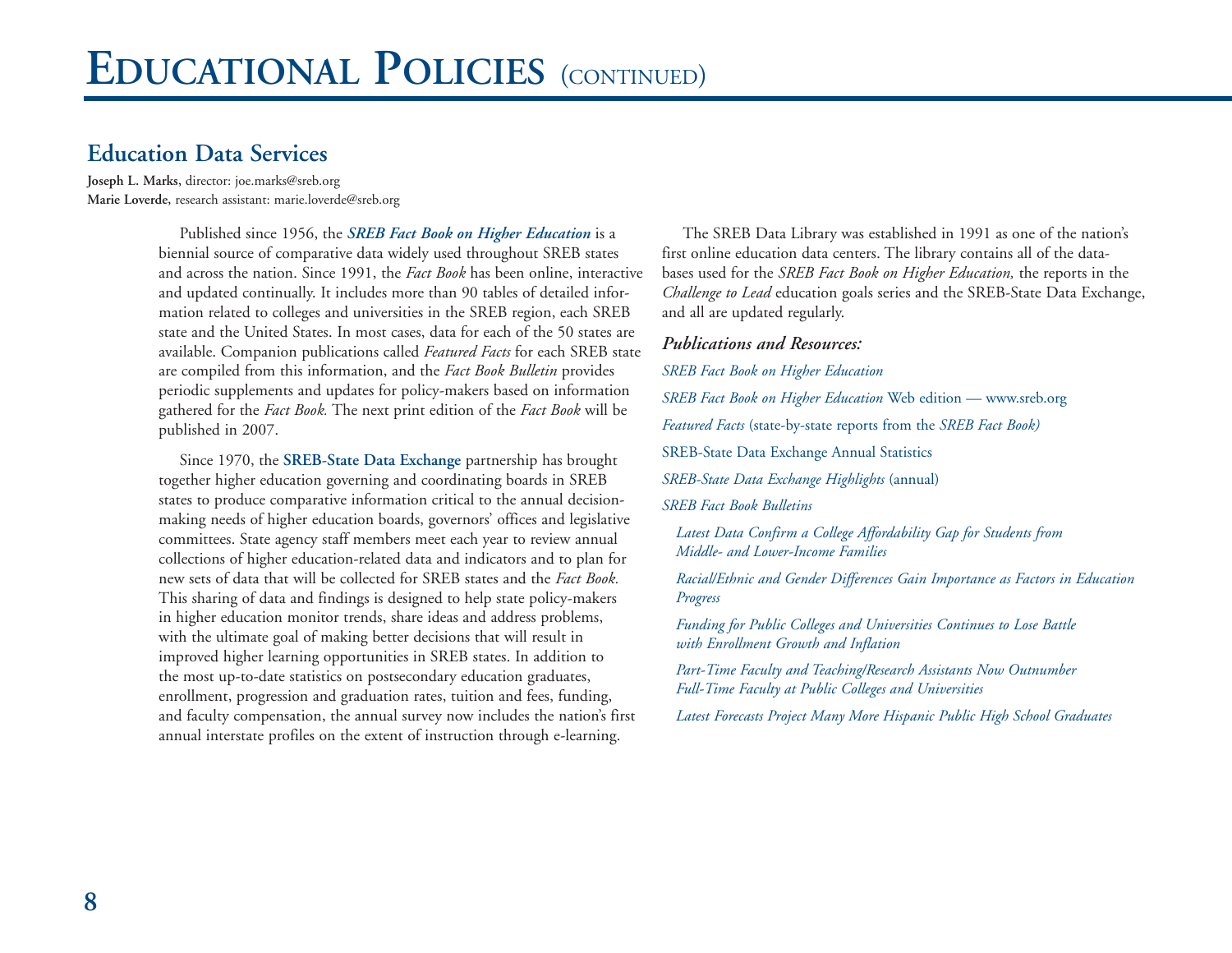### **SREB-State Doctoral Scholars Program**

**Robert Belle,** director, SREB-AGEP Doctoral Scholars Program: bob.belle@sreb.org **Robbie Brawner-Ouzts,** student services coordinator: robbie.ouzts@sreb.org **Walt Jacobs,** senior consultant: walt.jacobs@sreb.org

The **SREB-State Doctoral Scholars Program** works to increase the number of minority students who earn Ph.D.s and seek careers as college faculty. In its 13-year history, the program has provided financial support and many other services to hundreds of graduates, and more than 75 percent of those graduates now are employed on college and university campuses. The program will celebrate its 300th graduate in 2006, and its efforts to be "more than a check and handshake" continue to grow.

The 2005-2006 Doctoral Scholars class represented the largest statefunded class (75 scholars) in the history of the program. In total, more than 650 Ph.D. scholars have found support through the program, and another 300 participating scholars currently are on track to earn a doctoral degree. Seven program graduates have achieved tenure at colleges and universities, and several have been nationally recognized for their academic achievements and research.

The Doctoral Scholars Program retention/graduation rate remains a remarkable 90 percent — more than double the national persistence rate for minority doctoral students. The program was identified by the Woodrow Wilson National Fellowship Foundation as one of the most successful doctoral diversity initiatives in the nation. It was highlighted in the foundation's May 2005 report, *Diversity & the Ph.D.: A Review of Efforts to Broaden Race & Ethnicity in U.S. Doctoral Education.*

The National Science Foundation (NSF) and the Alfred P. Sloan Foundation currently support the Doctoral Scholars Program with more than \$3 million to extend program services to scholars who participate in their affiliated doctoral programs. SREB has provided mentoring, networking and help with job searches to more than 300 scholars in NSF's 23 Alliances for Graduate Education and the Professoriate (AGEP) programs, located at colleges and universities across the nation. More than 200 Sloan Scholars at 89 institutions also have received such services.

**Ansley Abraham,** director: ansley.abraham@sreb.org **Melissa Koran,** program accounting and Institute coordinator: melissa.koran@sreb.org

The Doctoral Scholars Program is the host of the Compact for Faculty Diversity's annual **Institute on Teaching and Mentoring**, which provides students with leadership training and development, community building and networking opportunities, and skills preparation for graduate school and work in higher education fields. The 12th annual Institute on Teaching and Mentoring, held in Arlington, Virginia, in October 2005, was the largest to date, attracting 930 scholars and their faculty mentors. The Institute is sponsored by the Compact for Faculty Diversity, a unique partnership of regional, federal and foundation programs that focus on minority graduate education and faculty diversity.

Despite the successes of the SREB-State Doctoral Scholars Program in boosting the number of minority faculty members and doctoral students, faculty diversity continues to be a challenge across the nation. In 2004, only 5.3 percent of full-time college faculty members were black, 3.1 percent Hispanic and 0.5 percent American Indian — and more than half the total number of minority faculty members taught in mostly minority-serving institutions. Rates of minority faculty members are increasing, but slowly. With college teaching projected as one of the fastest-growing fields in the United States through 2012, this is an important time to keep the recruitment of minority faculty members growing.

In 2005, SREB Board members named the scholars the Mark Musick Doctoral Scholars to honor the former SREB president's role in developing the scholars program.

#### *Publications:*

*Milestone Graduates: The First 100 A Decade, A Difference … But Still Far to Go Milestone Graduates: 200 and Counting Compact for Faculty Diversity Institute on Teaching and Mentoring Capstone Graduates: The SREB-AGEP Doctoral Scholars Program*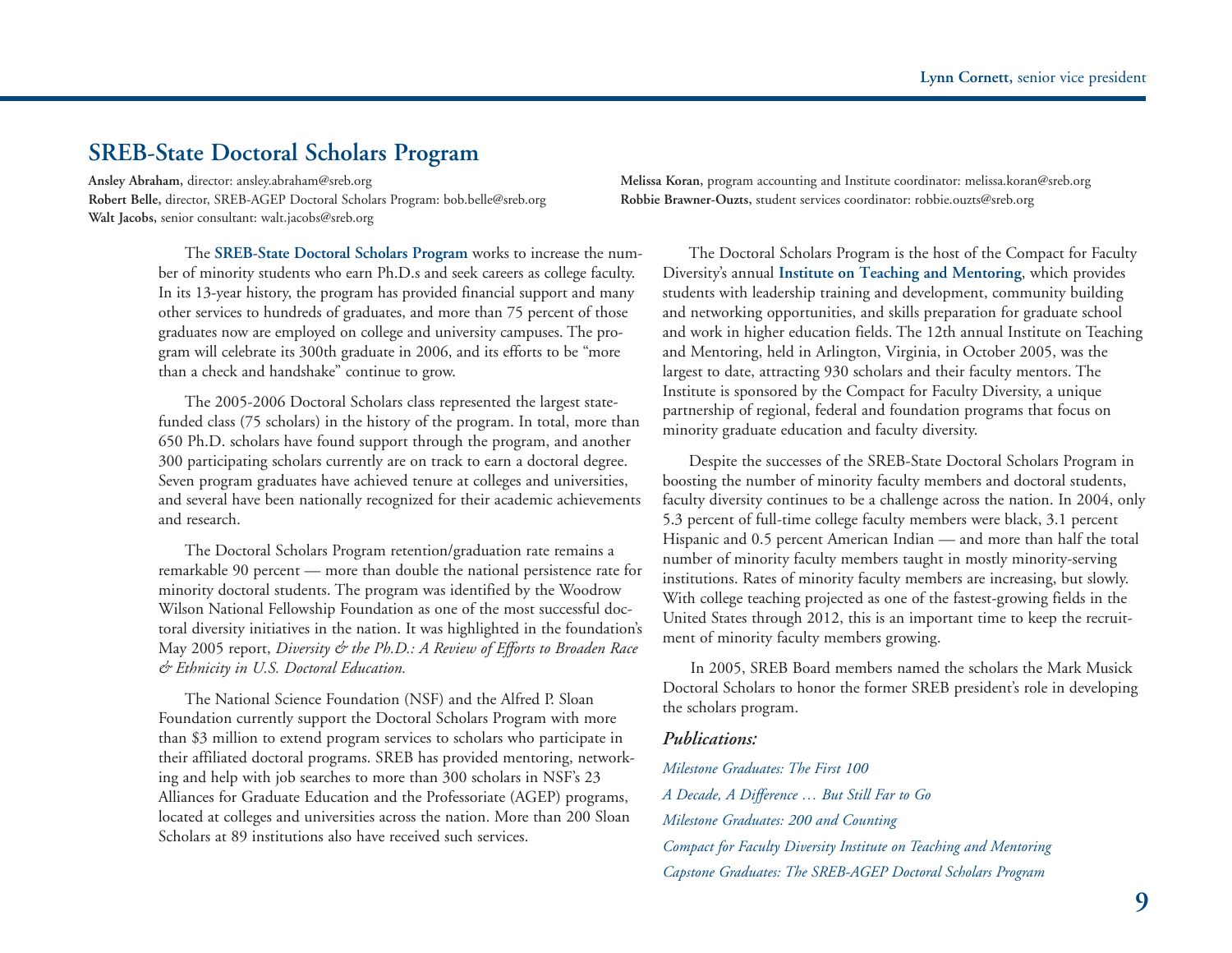# **Distance Learning Policy Laboratory and Adult Learning Campaign**

**Bruce Chaloux,** director, *Electronic Campus:* bruce.chaloux@sreb.org **Angela Birkes,** associate director, Adult Learning Campaign: angela.birkes@sreb.org

> SREB's **Distance Learning Policy Laboratory** was established to discover and promote solutions to a number of policy barriers facing distance learners. Seven reports have been published, and new projects are ongoing. Each report details a policy problem in distance learning, provides in-depth background information and analysis of the problem, and concludes with a set of recommendations targeting specific actions by states, colleges and universities, and SREB. A capstone report — *Technology Can Extend Access to Postsecondary Education: An Action Agenda for the South* outlines the aggressive agenda that drives SREB's Adult Learning Campaign today. The action agenda sets a key objective for SREB states to use technology to expand the reach and effectiveness of adult education. The number of young adults with too little education is a tremendous, growing problem in SREB states.

The **Adult Learning Campaign**, supported by a \$1 million grant from the Lumina Foundation for Education, is helping SREB states find ways to increase educational opportunities for young adults. The campaign is working to help three groups:

- voung adults ages 18 to 24 who can get a GED credential and then move to additional training or postsecondary education.
	- More than 2.6 million of these adults in SREB states did not have a high school diploma in 2000.
- adults ages 25 to 44 who may need a GED credential and/or college preparation to pursue postsecondary certificates, diplomas or degree programs.
	- More than 5 million of these adults in SREB states did not have a high school diploma in 2000.
	- Nearly 7 million of these adults in SREB states have attended college but do not have a degree.

 adults of any age who have at least an associate's degree and are seeking to advance their postsecondary education via supplemental courses (both credit and noncredit), certificates or degree programs.

Three initiatives of the Adult Learning Campaign include:

- actions to help more adults take advantage of the expanded *Electronic Campus* — especially associate's and bachelor's degree-holders (including nurses and teachers) who seek continuing education and advanced degrees. Efforts in 2006 include a redesigned and improved version of TheTeacherCenter.org Web site and the creation of a major promotional campaign, including a Web initiative, to reach the 2.2 million K-12 educators in SREB states.
- a partnership with Patrick County, Virginia, that has focused on reaching adult learners in rural areas. A model program created by the Patrick County Education Foundation has developed strategies that other rural communities could use.
- a planned project in Louisiana, targeting state employees and building on SREB's earlier work with Louisiana's Adult Learning Task Force, which was suspended because of hurricanes Katrina and Rita. A new initiative is focusing on work force development as the Gulf Coast region rebuilds after the storms.

### *Publications and Resources:*

*Targeting the Adult Learning Challenge in SREB States Investing Wisely in Adult Learning is Key to State Prosperity Reducing Barriers and Increasing Access to Financial Aid for Adult Learners* The Adult Learning Campaign Web site www.ecinitiatives.org/adult\_learning/adultindex.asp Adult Learning Profiles for SREB states, online — www.sreb.org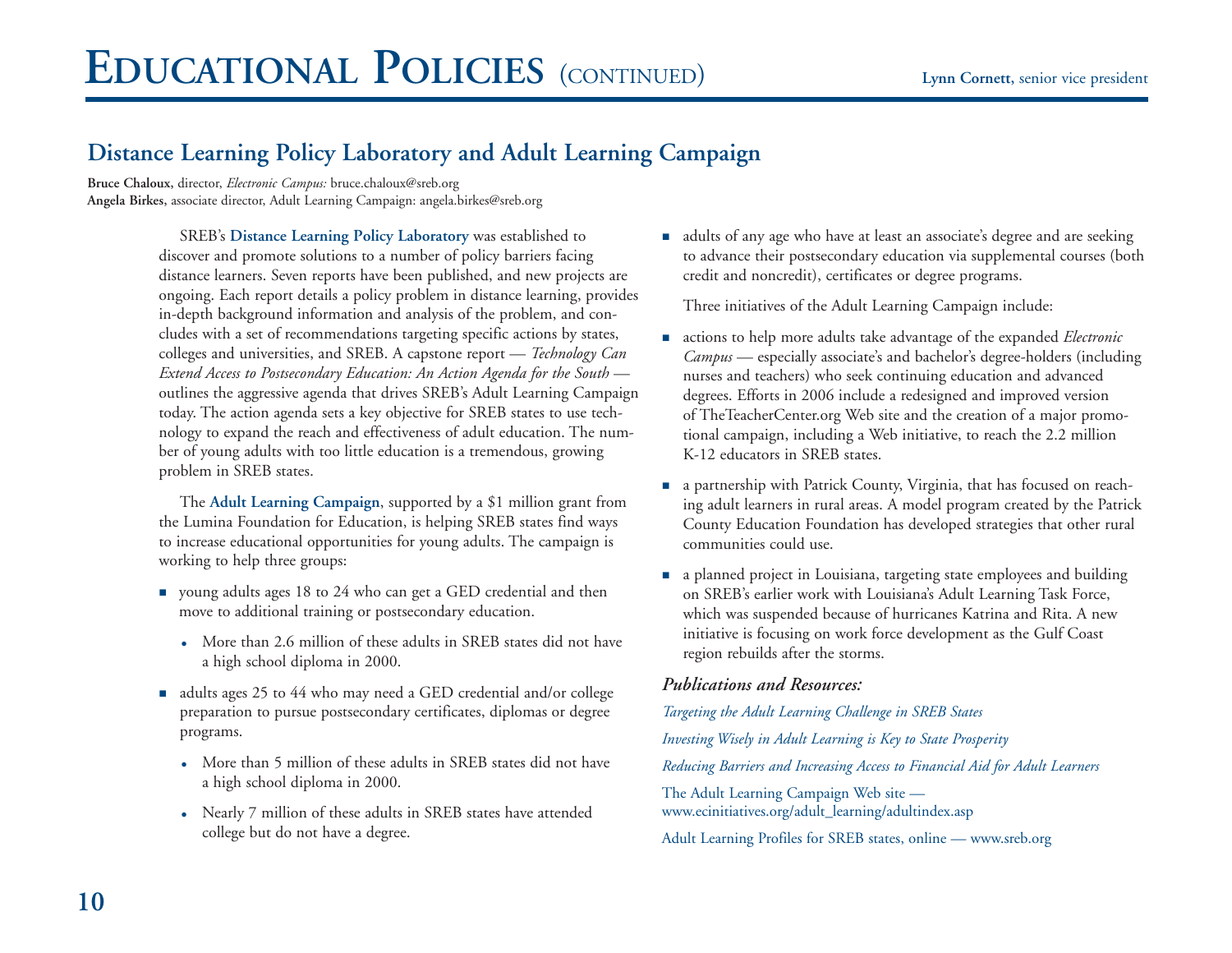# **STATE SERVICES**

**Gale Gaines,** vice president, State Services: gale.gaines@sreb.org

Serving member states is the intent of all SREB programs. State services are at the heart of everything that SREB does best.

Staff members in **State Services** often are SREB's initial link to executive and legislative officials and staff in the 16 SREB states. SREB is known for its commitment to helping policy-makers accurately analyze trends and issues. Staff members respond to questions with timely, concise information, and they prepare reports on pressing issues.

The annual series of *Legislative Reports* follows the events in the 16 state legislatures, beginning with governors' legislative and budget proposals and ending with final legislative actions. The final report of the series each year, the *Legislative Briefing,* is a topical summary of final legislative and budget actions. These reports are shared with officials throughout the SREB region and are available on the SREB Web site.

State Services staff work closely with the SREB Legislative Advisory Council, which is composed of state senators, representatives and delegates from all SREB states. In the past year, SREB has helped Legislative Advisory Council members to focus on the development of state policies to help more students make a successful transition from high school into college and careers, to ensure that more students complete college and career

certification, and to follow best practices as states develop virtual schools that students can access via the Web. State Services staff also regularly make presentations to legislative and educational groups, and they coordinate SREB's annual Legislative Work Conference and meetings of the Legislative Advisory Council and legislative and executive staff.

Other meetings and efforts respond to continuing and emerging issues. SREB, for example, helped states develop policies on school accountability by convening early meetings on school report cards and, later, on issues relating to the use of high school assessments as a part of graduation requirements. Another effort brought together policy-makers and staff from states with recent or impending court decisions on school finance. These activities exemplify interstate sharing, a cornerstone of what SREB is about.

### *Publications:*

### *Legislative Report series*

*Legislative Briefing*

*Focus on Teacher Pay and Incentives: 2005 Legislative Actions and Update on Salary Averages*

*State Notes* (published annually)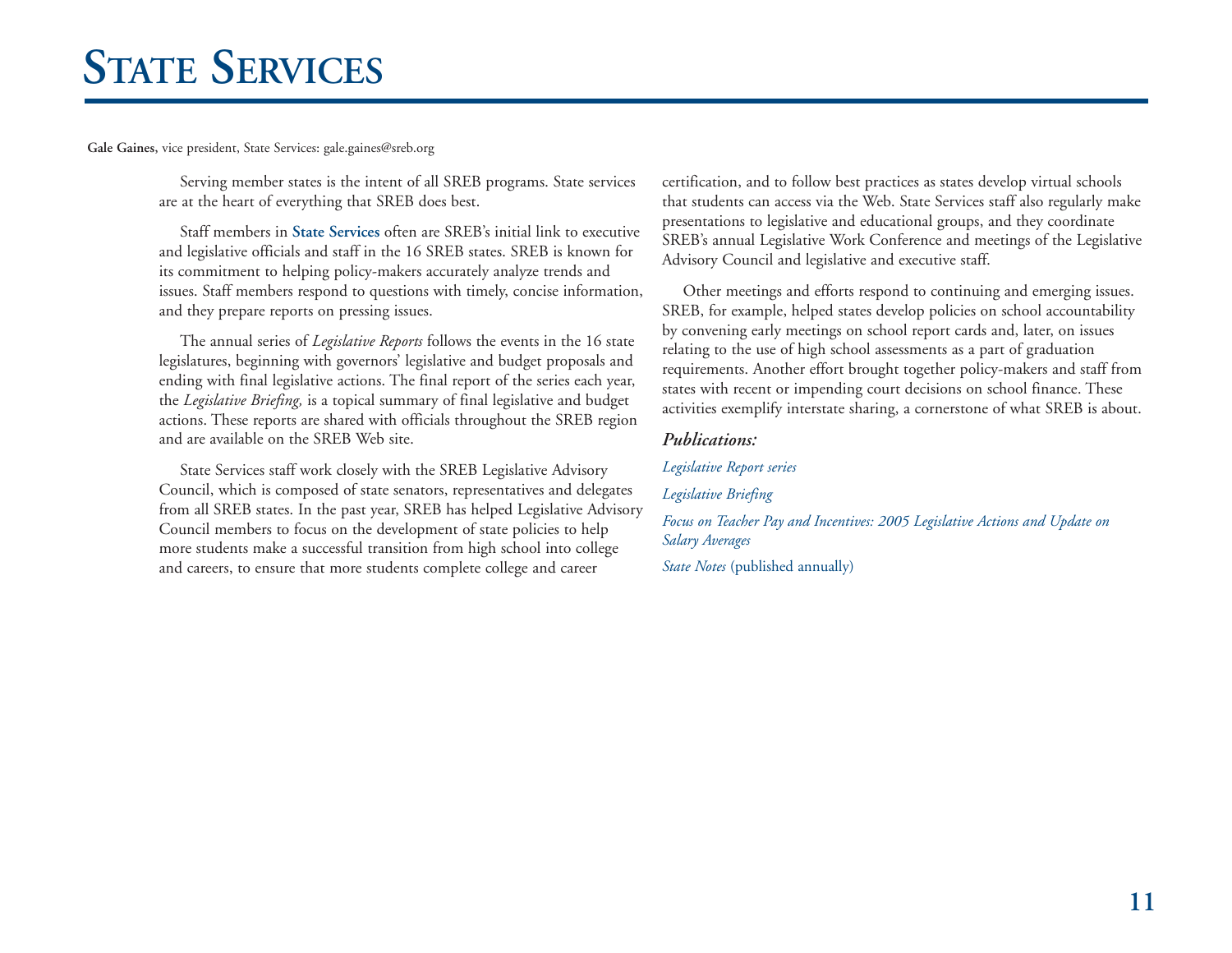# **Educational Technology Cooperative**

**William R. "Bill" Thomas,** director: bthomas@sreb.org **Michael Murray,** associate director: michael.murray@sreb.org

**Audrey DeVoe,** research assistant: audrey.devoe@sreb.org **June Pullen Weis,** research associate: june.weis@sreb.org

The **Educational Technology Cooperative**, now in its 12th year, brings together state K-12 and postsecondary coordinating and governing boards from the 16 SREB states to address educational technology issues and topics linking education from preschool through graduate studies. More than three dozen state agencies participate in the Cooperative. This is a one-of-a-kind, multistate program.

**State Virtual Schools** are just one important area of emphasis. Many SREB states have implemented some form of program to provide Webbased courses to students within their states. Through the SREB Educational Technology Cooperative, these states are able to share information and support one another in establishing state virtual schools. The BellSouth Foundation supports SREB efforts to support and expand online learning.

The goals of the **Sharable Content Object Repositories for Education (SCORE)** initiative are to improve the quality of digital learning course content (learning objects and tools), improve teaching and learning, and achieve cost savings. This Cooperative undertaking began over two years ago as a proof-of-concept project to determine whether K-12 and higher education could place digital content in repositories, or databases, and share content with each other across multiple states. This multistate, K-20 learning initiative is being launched in 2006. A major conference involving many stakeholders in SCORE was held in April 2006 to begin expansion of this work.

**Digital Learning Content** is another part of the Cooperative's work. Use of digital learning content by schools and colleges is rapidly increasing. To help ensure quality course development and to address cost issues, it is important for these institutions to be able to access and use digital content with a minimum of time and effort. Digital learning content includes sharable content objects, learning objects and media materials. This work of the Cooperative is directly linked to SCORE.

*EvaluTech,* another initiative of the Cooperative, provides teachers with free, up-to-date and reliable resources for their classrooms and for their own training. These include:

- more than 11,000 reviews of recommended software and other resources;
- Web resources in language arts, mathematics, social studies and science;
- links to lesson plans, real-world teaching examples and other learning resources provided by SREB states' departments of education;
- **accessible technology resources for students with disabilities; and**
- links to online learning and online professional development resources.

The resources on the *EvaluTech* Web site continue to expand to meet teachers' instructional needs. An increasing number of teachers and other education professionals access this site regularly.

**Multi-State Online Professional Development (MOPD)** is an initiative that provides training for online professional development and supports the sharing of course content among participating states. The need for highquality professional development is greater today than ever. Online instruction has proven to be especially effective because it can reach teachers regardless of where they live or teach. MOPD works closely with all SREB states' departments of education.

The **American TelEdCommunications Alliance (ATAlliance)** links education and telecommunications to provide schools, colleges, state education agencies, libraries and other nonprofit entities with benefits in telecommunication services. It provides low-cost access to telecommunications products and services and helps guide technology policy and standards. The ATAlliance contracts for online course management software were initiated by SREB and are now in use by many SREB states, resulting in savings for virtually everyone. The ATAlliance was formed by SREB, along with the three other regional education compacts and a successful national nonprofit telecommunications organization (MiCTA).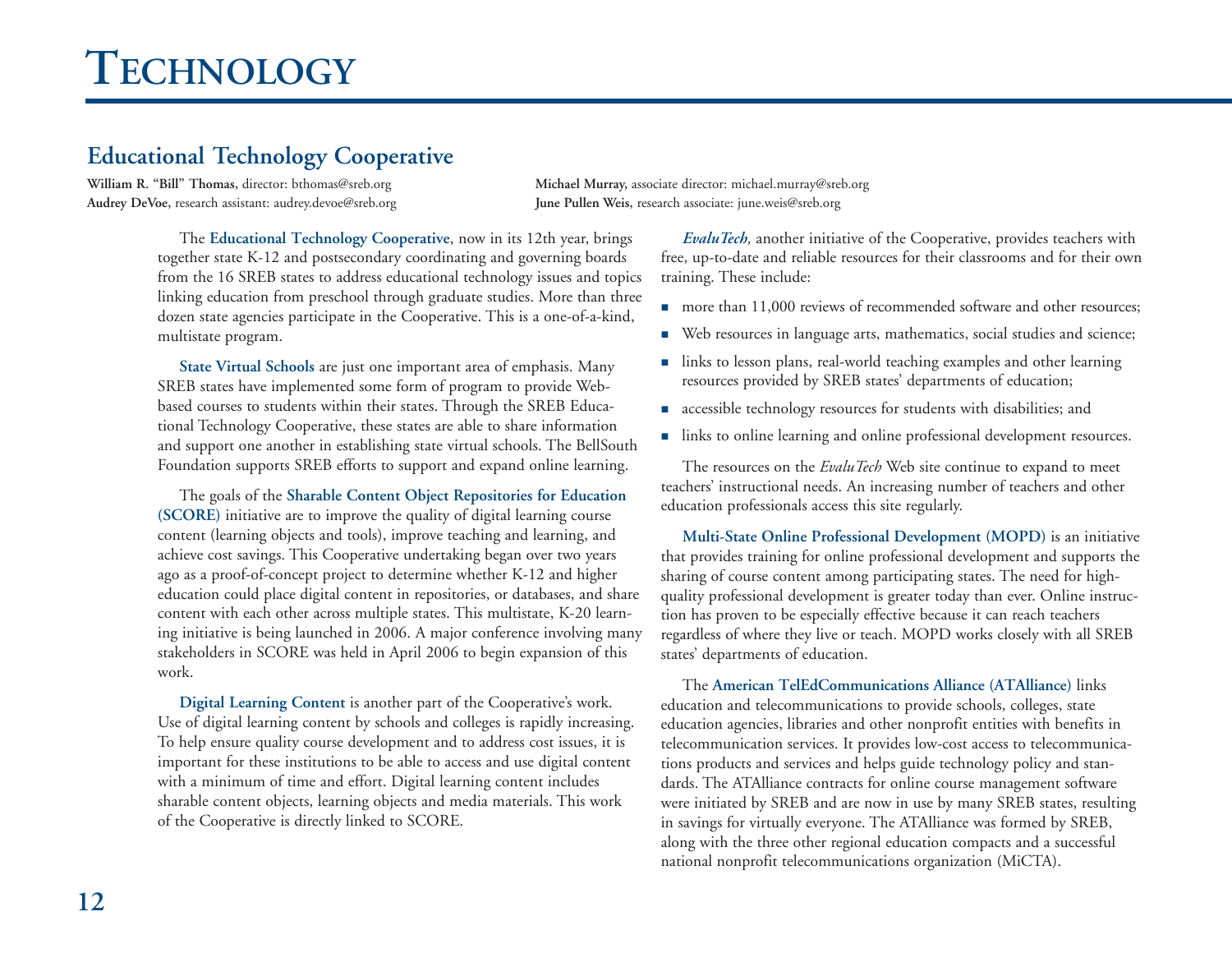*Publications:* 

*Technical Guidelines for Digital Learning Content Why Are Wireless Services Important to State and Education Leaders?* 

### *Electronic Campus*

**Bruce Chaloux,** director: bruce.chaloux@sreb.org **Mary Larson,** associate director: mary.larson@sreb.org

> SREB's expanded *Electronic Campus* **(ElectronicCampus.org)** is a gateway to e-learning opportunities and online services in SREB states. The *Electronic Campus* partners with colleges and universities throughout the SREB region to make online courses and programs available to e-learners around the world. The *Electronic Campus* currently provides access to more than 15,000 courses and 550 degree programs from regionally accredited public and private colleges and universities in all 16 SREB states. These include 4,800 "e-rate" courses that offer consistent tuition costs for online classes across many states.

The *Electronic Campus,* a regional learning network for SREB states, is America's first fully integrated Web site for e-learners and adult learners. It provides regional-level services and connectivity across the 16 SREB states and their colleges and universities. The *Electronic Campus* takes advantage of existing state Mentor™ systems, currently in place in 11 of the 16 SREB states (and soon to launch in a 12th state), and extends services to distance learners across state lines. The *Electronic Campus* creates new learning opportunities — and easier access to those opportunities — for K-12 students and adults.

The **SREB-State Teacher Center (TheTeacherCenter.org)**, provides a convenient "one-stop shop" of online resources designed to help the 2.2 million educators in the 16 SREB states. TheTeacherCenter.org integrates with the *Electronic Campus* to provide professional development, information on financial assistance specifically for educators, licensure and certification requirements, and ways for teachers to become "highly qualified" as required by federal law — all at one site. An improved version of

*Technology Use in Rural High Schools Improves Opportunities for Student Achievement Principles of Effective Learning Objects Report on State Virtual Schools*

TheTeacherCenter.org includes additional resources for educators, such as Praxis™ II Subject Matter "testlets" to help teachers meet Praxis testing requirements in the majority of SREB states.

The **Regional Consortium for Nurse Educators**, which provides master's and doctoral online courses to nurse educators, grew out of the work of the Distance Learning Policy Laboratory and can be reached through the *Electronic Campus* Initiatives Web site, www.ECInitiatives.org. It began offering courses in fall 2004.

The five-year-old Academic Common Market/*Electronic Campus* program continues to grow and expand. This program allows students in SREB states to cross state lines and still pay in-state tuition rates for college degree programs not offered in their home states. This academic year, nearly 150 students were certified in 50 online academic programs, such as master's degrees in aviation systems, library and information studies, education and other professional fields.

A significant part of the past year was devoted to supporting hurricane response efforts along the Gulf Coast. SREB's leadership in the Sloan Semester effort, in partnership with the Sloan Consortium, utilized the *Electronic Campus* infrastructure and the new Visiting Electronic Student Authorization (VESA) system to assist college students affected by the storms. More than 1,300 free online courses were made available to college students in an accelerated academic term. More than 1,750 students took advantage of the Sloan Semester (SloanSemester.org) offerings, showing the potential of online learning and the *Electronic Campus.*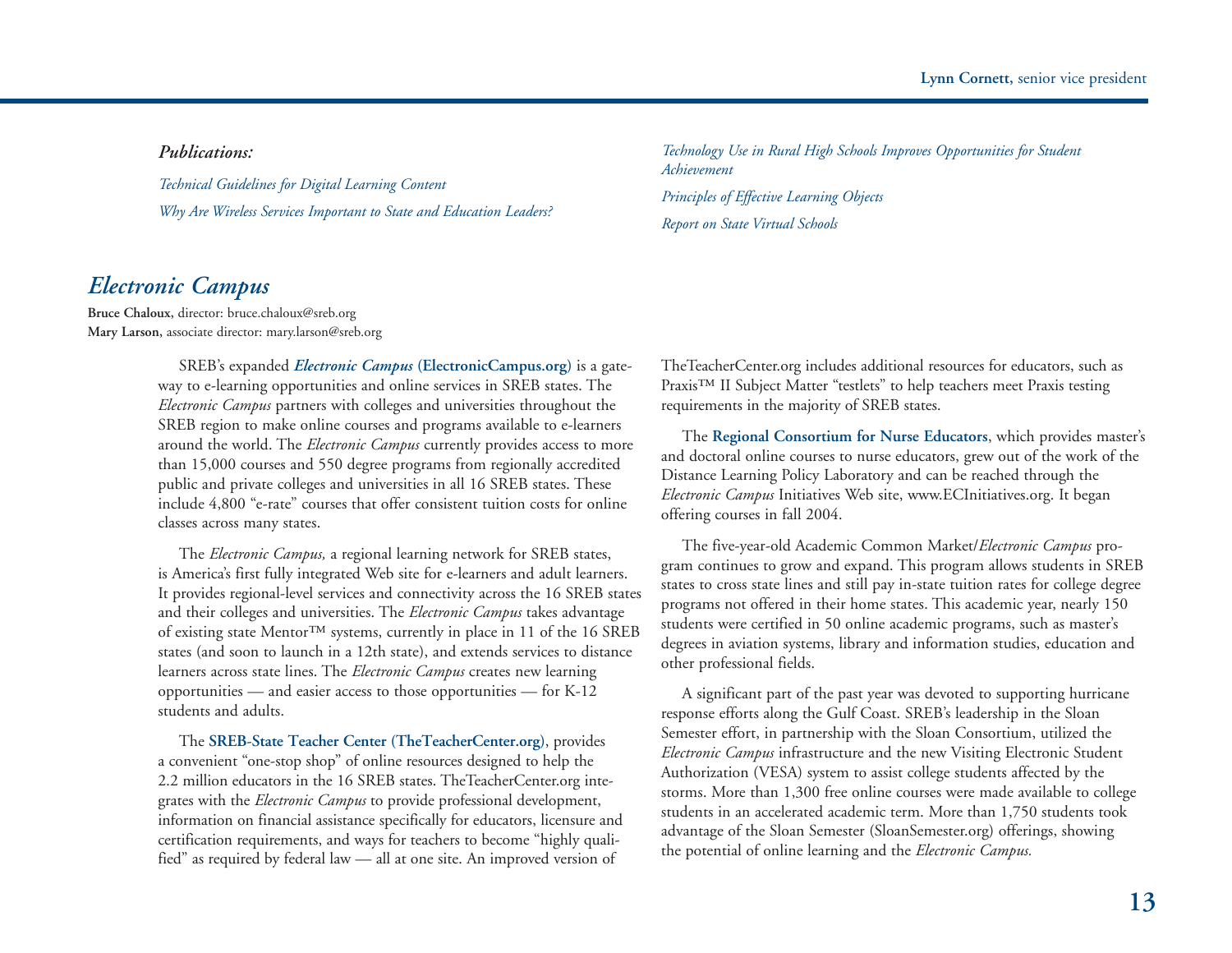# *High Schools That Work*

**Gene Bottoms,** senior vice president: gene.bottoms@sreb.org

*High Schools That Work (HSTW)* is the nation's largest school improvement effort, focusing on combining challenging academic courses and modern career/technical studies to improve student achievement. More than 1,100 high schools in 32 states (including all 16 SREB states) are involved in *HSTW*.

*High Schools That Work* is nationally recognized for its effectiveness in guiding schools to raise student achievement and is noted for its program design, its emphasis on using data for continuous improvement, its national staff development opportunities and its technical assistance to the *HSTW* network. At the March 2006 Governor's Education Summit in Michigan, Tom Vander Ark, the executive director for education initiatives at the Bill & Melinda Gates Foundation, complimented *HSTW* for its endorsement of a required academic core of challenging courses along with a concentration in career/technical skills.

*HSTW* was the only uniquely high school-level improvement design featured on Hedrick Smith's PBS program, "Making Schools Work," broadcast in 2005. The program highlighted the accomplishments of Corbin High School, a *HSTW* site in Kentucky. *HSTW* also was recommended as one of five possible reform efforts for the American high school by the K-12 Committee of the National Association of Scholars in a position paper presented to the nation's governors at the 2005 National Education Summit on High Schools in Washington, D.C. *HSTW* was referenced as one of the nation's best comprehensive, whole-school reform efforts.

The North Central Regional Education Laboratory cited *HSTW* in its 2005 publication *Strategies to Improve High Schools* for the program's efforts to make the curricula more relevant and for preparing students for postsecondary education and work. Also, the Education Commission of the States recognized *HSTW* for its products dedicated to high school improvement in its 2005 online report *High School Agenda: Who's Doing What.* In addition, the Association for Career and Technical Education describes *HSTW* on its Web site as a high school reform model showing promising results.

*HSTW* has begun work on an enhanced design that states can customize to meet their educational needs. The enhanced design places greater emphasis on transitions from the middle grades to high school, from high school to college and careers, and on benchmarking classroom instruction to employment and college-readiness standards. The state of Texas has adopted the enhanced design and has funded 15 high schools to join the new network. The schools will receive \$30,000 grants for a period of 18 months. Five high-performing *HSTW* sites will receive \$10,000 awards to serve as mentor sites for the 15 schools. *HSTW* is currently working with Kentucky and West Virginia to adapt the design to fit their school improvement needs.

In 2005, *HSTW* presented the 19th Annual **Summer Staff Development Conference** in Nashville, Tennessee, for more than 8,000 high school and middle grades administrators, teachers and counselors. In the 2006 academic year, *HSTW* also held 10 training workshops for more than 3,000 educators and held a leadership forum to help state officials examine the critical transition from high school to college and careers.

In 2006, *HSTW* assessed 62,000 high school seniors with National Assessment of Educational Progress-referenced exams in reading, mathematics and science. *HSTW* also conducted a follow-up study of 6,535 graduates from 2004. The findings will be published in the coming year.

### *Publications:*

*Establishing Benchmarks for New and Maturing* HSTW *Sites* 

*Actions States Can Take to Place a Highly Qualified Career/Technical Teacher in Every Classroom* 

High Schools That Work *Follow-up Study of 2002 High School Graduates: Implications for Improving Transitions from High School to College and Careers* 

*Developing Effective Leadership Teams — Implementing the* High Schools That Work *School Improvement Design* 

A series of 14 best practices newsletters from the 2005 Summer Staff Development Conference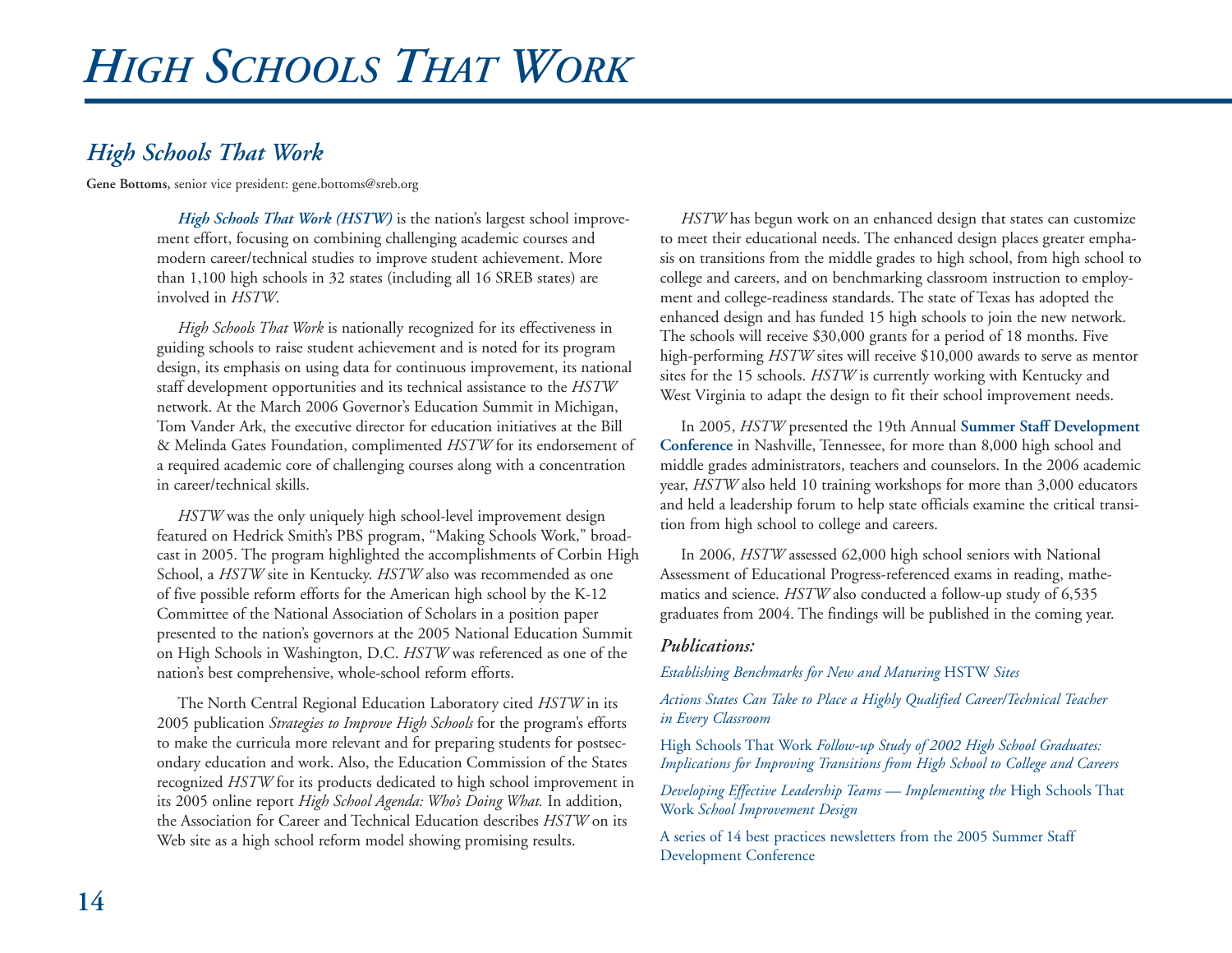### *Making Middle Grades Work*

**Toni Eubank,** director, State Network: toni.eubank@sreb.org **Anna Marie Farnish,** director, Contracted Schools Network: annamarie.farnish@sreb.org

> Making a smooth transition from the middle grades to high school continues to be the focus of *Making Middle Grades Work (MMGW).* SREB believes that requiring all students to succeed in a rigorous core curriculum — aligned to high school readiness standards — is the best way to prepare all students for challenging high school studies.

During the 2006 academic year, *MMGW* served more than 50 contracted school sites and 200 state network schools. Services provided to contracted school sites — in which schools or districts contract with *MMGW* directly — include site-development workshops, technical assistance visits and targeted professional development. The state network schools — in which states enter into agreements with SREB and *MMGW* — are offered a menu of services that include technical assistance visits and statewide or regional training workshops.

SREB also is working with contracted *MMGW* school sites to align their curricula, classroom assignments and assessments to readiness standards for

college-preparatory English, Algebra I and science. This year, 29 schools participated in three, two-day training sessions and have made progress aligning mathematics or science courses with high school readiness standards.

More than 250 middle grades schools and 18,000 eighth-graders have participated in the *Making Middle Grades Work* Assessment, which is referenced to the National Assessment of Educational Progress. Students at schools participating in the *MMGW* network that strongly implement the *MMGW* framework demonstrate significant improvement in achievement.

### *Publications:*

*Research Brief: Improving Reading Achievement in Middle Grades Schools Implementing School Reform:* Making Middle Grades Work *for All Students The Enhanced* Making Middle Grades Work *Design A Comparative Study of High- and Low-Implementation Middle Grades Schools* 

### **Project Lead The Way**

**Carolyn Helm,** director: carolyn.helm@sreb.org

A partnership between SREB and **Project Lead the Way (PLTW)**, <sup>a</sup> separate nonprofit organization, has helped more than 500 high schools and middle grades schools in SREB states adopt a nationally recognized pre-engineering curriculum. The program helps prepare students to earn an associate's degree in engineering technology or a bachelor's degree in engineering — fields that are increasingly important to America's economy.

In fall 2006, 140 high schools and middle grades schools in SREB states will implement PLTW for the first time. New PLTW teachers from these

schools will attend a two-week, intensive professional development program at one of 26 partner universities.

#### *Publications:*

*Research Brief: Project Lead the Way: A Pre-Engineering Curriculum That Works*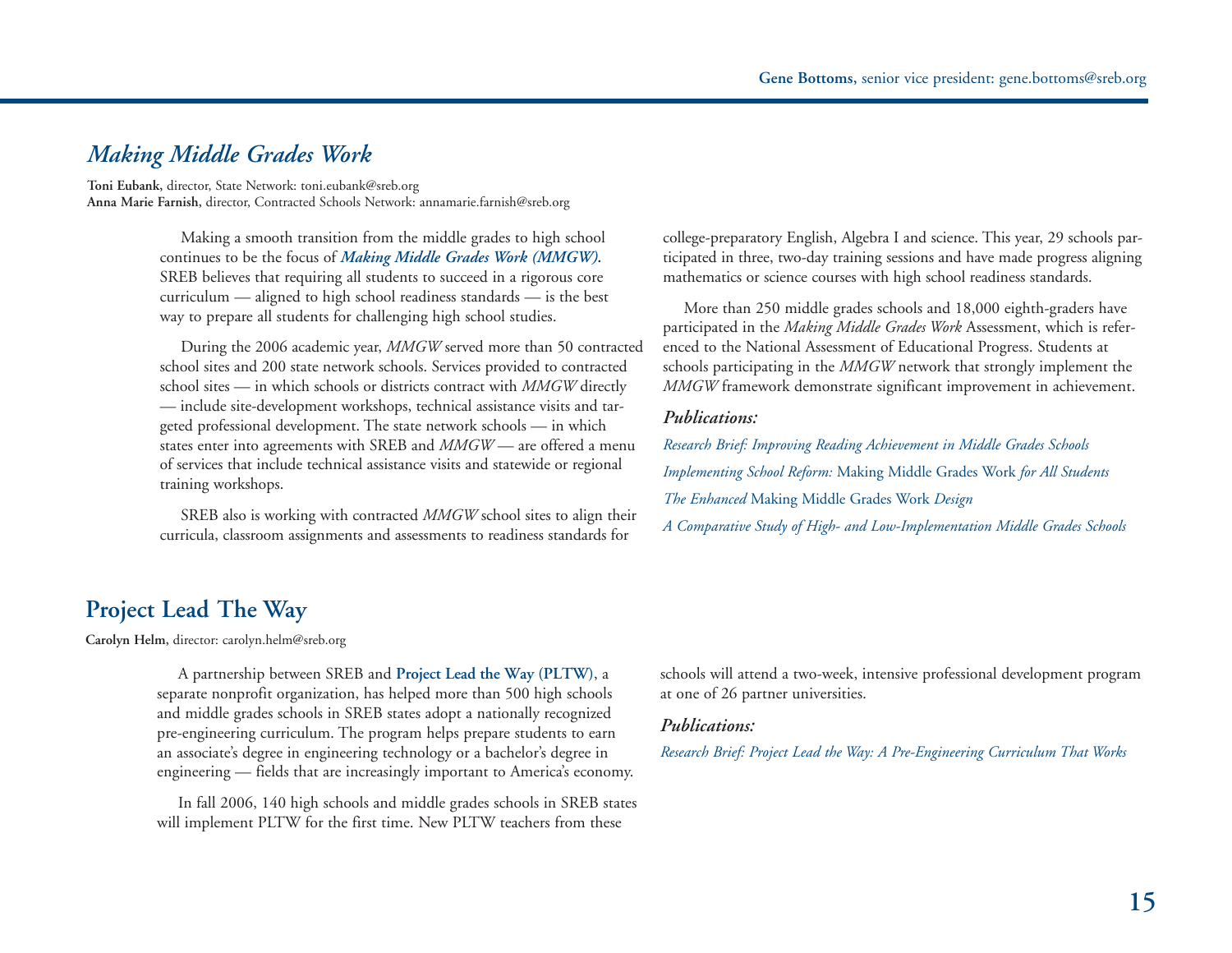# **Urban Network of** *High Schools That Work* **Sites**

**Linda Dove,** director, Urban Initiatives: linda.dove@sreb.org

The *HSTW* **Urban Network** works with 93 schools in 13 urban districts. The network assists school and district leaders as they align policies, resources and district initiatives to improve student achievement. Network schools received technical assistance visits, coaching and workshops customized for their school improvement plans.

In the past year, the Urban Network began working with four high schools in Baltimore, Maryland, and 11 schools in Memphis, Tennessee. Because of Hurricane Katrina, urban consultants were unable to work with New Orleans schools this year. A total of 31 technical assistance and technical review visits to network schools were conducted during the 2006 academic year, and the Urban Council had its largest number of participants in its nine-year history — 117 representatives from 12 districts shared their successes and challenges with each other during a two-day meeting.

Under SREB's leadership, 11 Atlanta Public Schools science teachers participated in writing standards-based science units for physical science. The Georgia Performance Standards were the basis for these units. Teachers taught the units in spring 2006 and saw increased student motivation and engagement.

Eleven urban high schools in Georgia and Texas participated in ninthgrade catch-up or 12th-grade transitions courses in English and mathematics. Through funding from the Charles Stewart Mott Foundation, schools involved in the catch-up and transitions courses benefited from 10 days of coaching by urban school improvement consultants.

### *Publications:*

*Case Study: Henry W. Grady High School, Atlanta, Georgia Research Brief: Improving Urban High Schools*

### **Texas High School Project**

**Scott Warren,** director, State Services for School Improvement Initiatives: scott.warren@sreb.org

The **Texas High School Project** began in 2005 as a joint effort with the Communities Foundation of Texas (CFT). CFT serves as the intermediary agency for the funding partnership of the Bill & Melinda Gates Foundation, the Michael & Susan Dell Foundation, the Office of the Governor of Texas and the Texas Education Agency. The project's goal is to support seven low-performing, high-minority schools in Texas as they implement small learning communities to improve student achievement. Lessons learned will provide the Texas Education Agency and other states with specific actions that may assist other low-performing schools.

The seven schools have received services, such as project-wide workshops, school-site workshops and coaching from *HSTW'*s school improvement consultants. During this first year of the project, *HSTW* assisted schools with organization and focused on creating small learning communities that will serve mainstream students, teach all students a rigorous academic core, create schedules that allow teachers to plan together and connect every student to an adult adviser, and develop learning-centered school leaders.

In fall 2007, all seven schools will open semi-autonomous small learn ing communities of 300 to 400 ninth- through 12th-grade students. Every student and teacher in each school will participate in the small learning communities and, in many cases, will choose a small learning community that interests them. Each school and small learning community will teach the *High Schools That Work*-recommended curriculum, will be organized around a career theme and will have its own instructional leader and guidance counselors. Participating schools will develop three to five small learning communities on each campus.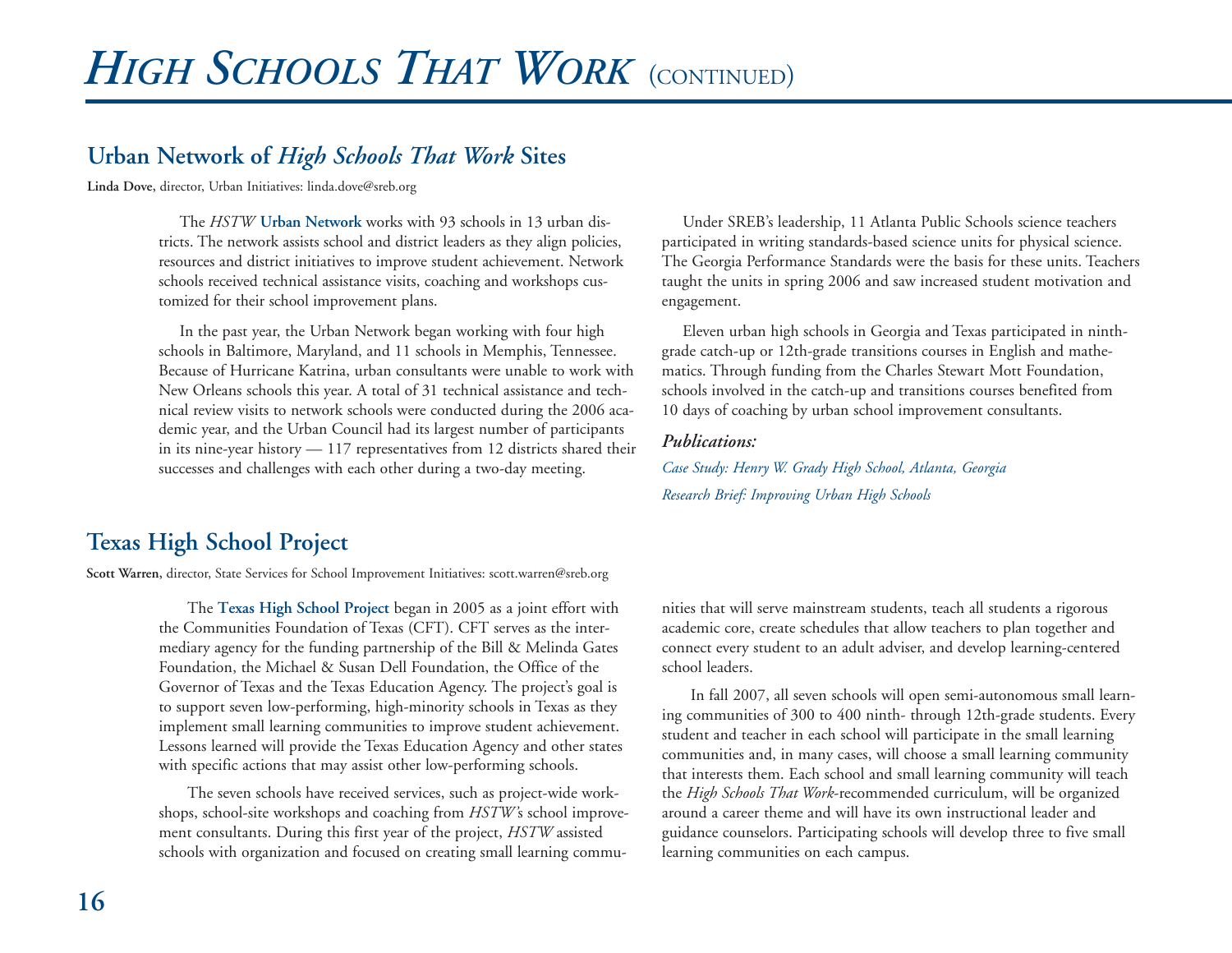### *High Schools That Work* **Contracted Schools Network**

**Rhenida Rennie,** director: rhenida.rennie@sreb.org

*High Schools That Work* worked with teachers and staff in 128 low-performing schools in the past year to improve student achievement by more deeply implementing the *HSTW* Key Practices. Financial support for this work came from state and local funding and various national grants.

Twenty highly qualified, full- and part-time school improvement consultants provided on-site support to the schools, including more than 400 coaching visits, 46 technical assistance visits and 13 technical review visits. *HSTW* provided an average of two on-site professional development workshops at each school and had an average of eight staff members from each school attend national workshops.

With national grants coming to an end, most schools are using local funding sources to maintain their SREB contracts for technical assistance, so they can more fully implement the *HSTW* design. Schools need continued support to maintain and accelerate improvement efforts. From this work in schools, SREB is gaining valuable lessons for states about what works in improving low-performing schools.

#### *Publications:*

*Comprehensive School Reform: Making a Difference in Improving High Schools Case Study: Garden City High School, Garden City, Kansas*

### **High School to College and Career Transitions Initiative**

**Ann Benson,** director: gben@brightok.net

This initiative helps states identify strategies to improve students' transition from high school to postsecondary education and careers.

In the first year of this initiative, *HSTW* facilitated state forums on high school-to-college transitions in eight states: Kentucky, Nebraska, New Jersey, New Mexico, North Carolina, South Carolina, Tennessee and West Virginia. In the second year of the initiative, forums were scheduled in Alabama, Georgia, Hawaii, Louisiana, New York, Oklahoma and Texas. The forums — sponsored by SREB and the League for Innovation in the Community College and supported by the U.S. Department of Education — brought state education leaders and policy-makers together to discuss improving students' transitions from high school to postsecondary education and careers. Discussion focused on five goals: 1) decreasing the need for postsecondary remediation; 2) increasing academic and technical achievement at the secondary and postsecondary levels; 3) increasing

enrollment and persistence in postsecondary education; 4) increasing attainment of postsecondary degrees, certificates or other recognized credentials; and 5) increasing entry into employment or further education.

Also, the SREB initiative partnered with the League for Innovation in the Community College on two telecasts that were broadcast nationwide to secondary and postsecondary leaders and faculty. The first focused on strengthening the senior year of high school to improve students' chances for success in college and careers. The second showcased best practices that can help community colleges support their students as they move from high school to higher learning and careers.

#### *Publications:*

*Building Transitions from High School to College and Careers* (Customized reports for nine states)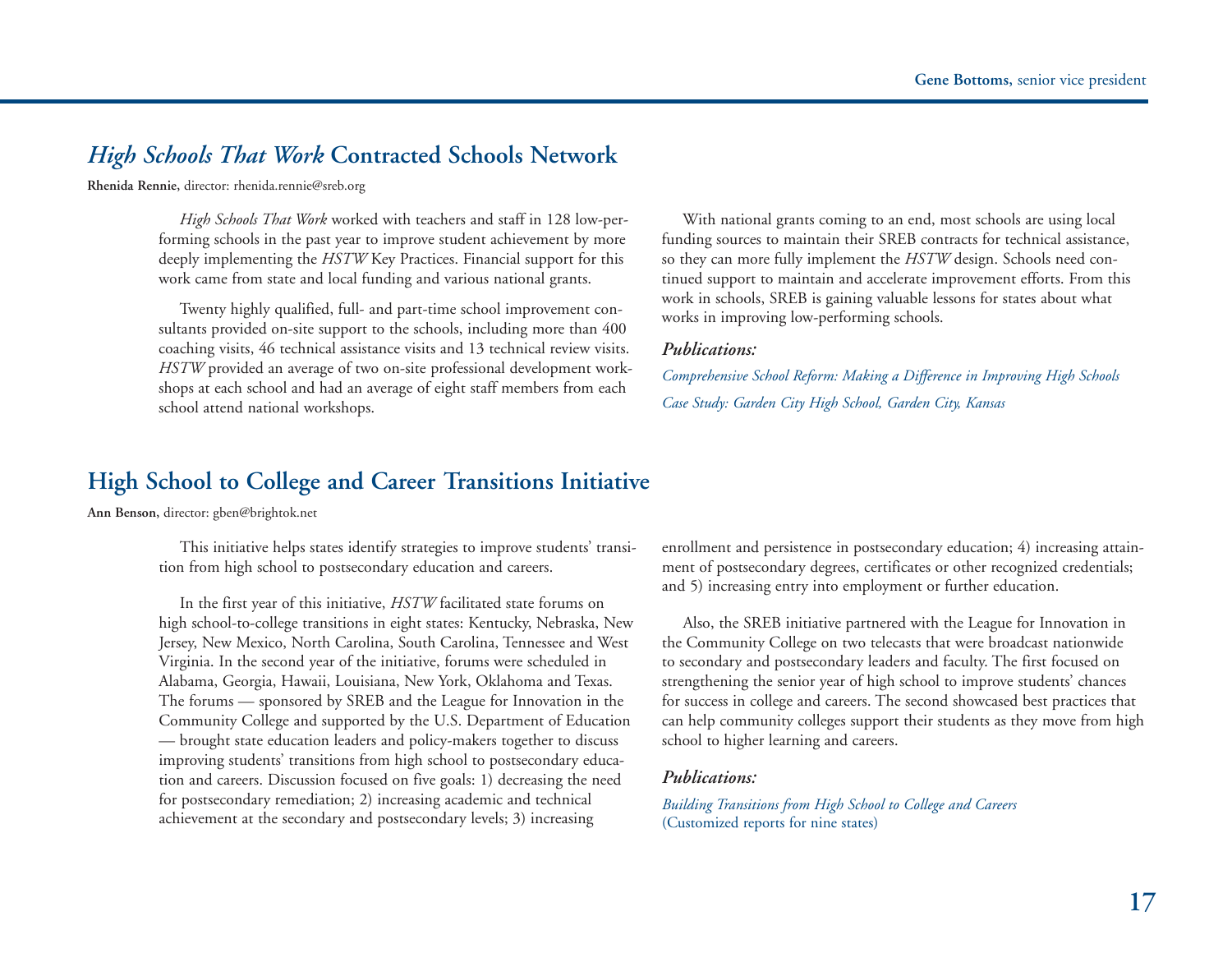# *HIGH SCHOOLS THAT WORK* (CONTINUED)

# **Supporting Transitions from Middle Grades to High School and High School Students to Postsecondary Studies and Careers**

**Janie Smith,** director: janiewsmith@bellsouth.net

Focusing on the critical transition points from middle grades to high school and from high school to college and careers, this project is funded by a grant from the U.S. Department of Education that extends into 2007. To date, 27 high schools and 17 middle grades schools have participated with *High Schools That Work (HSTW)* and *Making Middle Grades Work (MMGW)* on this project. Consortium members have worked on five key aspects of secondary school comprehensive reform: transitions, content literacy, blended academic and career/technical instruction, leadership development and capacity building.

For the transitions aspect of the project, *HSTW* and *MMGW* developed and pilot-tested two intensive catch-up courses for ninth-graders identified as unprepared for college-preparatory English and Algebra I, and two transitional courses in reading and mathematics for 12th-graders not scoring as college-ready in local community colleges. The ninth-grade courses include

skills middle grades students must know and be able to do to be successful in rigorous high school courses. The senior year courses are based upon essential indicators of success in community/technical college credit-bearing courses developed for SREB by advisory panels. SREB school improvement coaches worked with each site on the pilot-testing, assisting teachers as they began teaching the courses. Professional development for teachers consisted of weeklong summer institutes, with follow-up calls during the academic year. About 40 percent of participating 12th-graders tested as college-ready after taking the one-semester transitional courses, and 98 percent of ninth-graders successfully completed the catch-up course in college-preparatory English.

*HSTW* and *MMGW* continue to work with state education agencies, regional consortia and local districts to make the Middle Grades Mathematics Series available to help middle grades mathematics teachers earn a major or minor in mathematics. Classes were offered in fall 2005 and spring 2006.

### **Leadership Initiative**

**Gene Bottoms,** senior vice president: gene.bottoms@sreb.org **Kathy O'Neill,** director, SREB Leadership Initiative: kathy.oneill@sreb.org **Betty Fry-Ahern,** director, Leadership Research and Publications: betty.fry@sreb.org **Yvonne Thayer,** director, Leadership Development: yvonne.thayer@sreb.org **Cheryl Gray,** coordinator, Leadership Curriculum Development and Training: cheryl.gray@sreb.org

The **Learning-Focused School Leader (LFSL)** program creates leadership training that prepares aspiring principals and school leadership teams to aggressively lead improvement in curriculum, instruction and student achievement. The LFSL program stimulates and supports states by researching school principal preparation and development and by tracking the progress of SREB states in achieving the *Challenge to Lead* goal that: "Every school has leadership that results in improved student performance — and leadership begins with an effective school principal." It also develops training modules to support both aspiring and current principals, provides guid-

ance and technical assistance to states, keeps policy-makers aware of the

urgency for change and assists states with policy development. This year, the LFSL program published *Schools Can't Wait: Accelerating* on the progress universities in the SREB region are making in redesigning principal preparation programs. Mentors and principal-candidates were sur veyed to determine the quality of mentoring provided to aspiring leaders. Research on working conditions needed to lead change that improves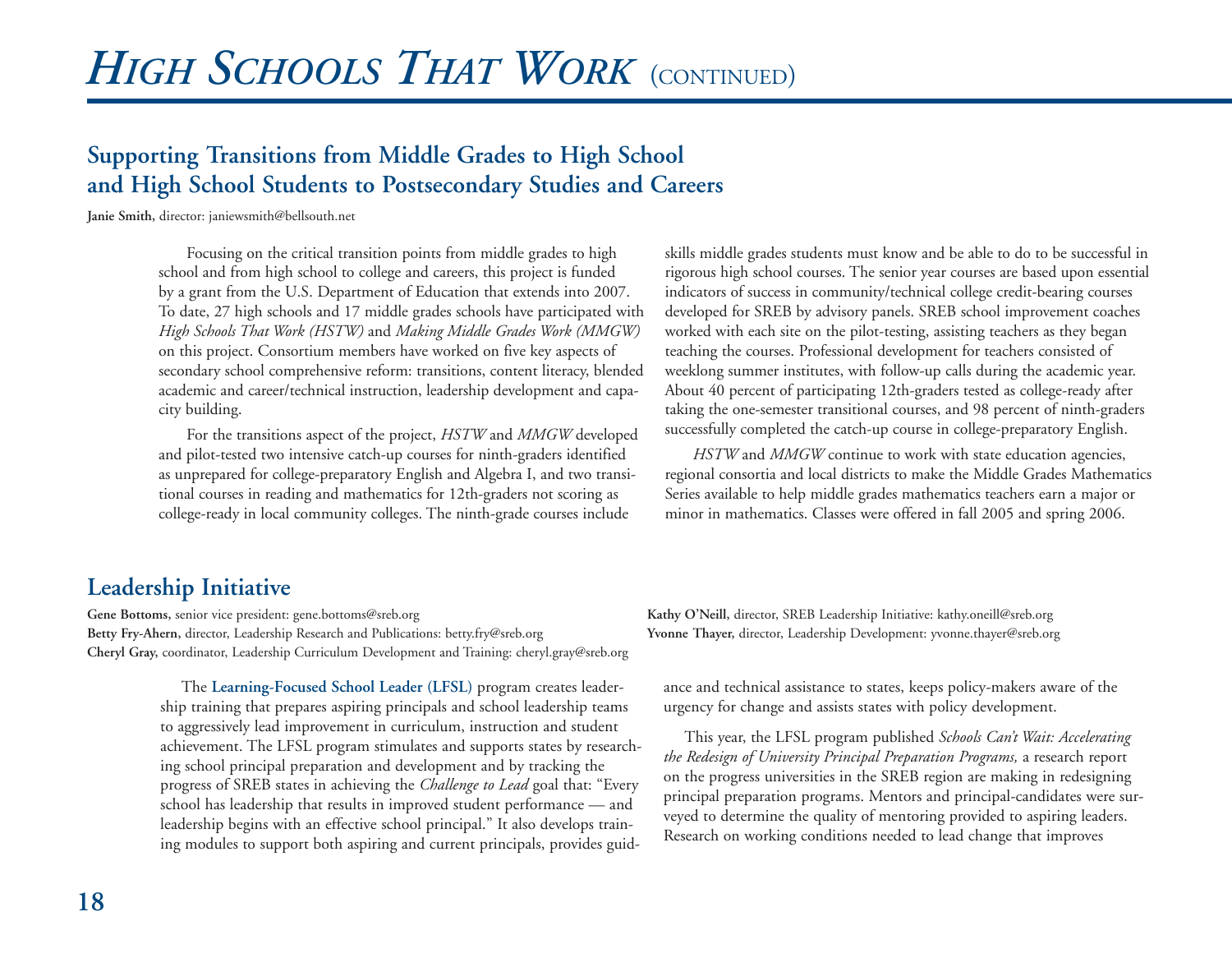schools and student achievement is under way. A benchmark report on the progress SREB states are making on the six indicators related to the *Challenge to Lead* goal for leadership will be published in summer 2006.

During the 2006 academic year, SREB equipped over 525 prospective trainers from 31 states and Canada to use its leadership training modules in university preparation programs, state leadership academies, schools and districts.

SREB is working in partnership with local school districts, universities and state agencies and with policy-makers in Tennessee, Alabama and Louisiana to align preparation, licensure, professional development and evaluation to state school leadership standards.

The **District Leadership Academy Project** works with selected urban and rural school districts in Georgia and South Carolina to create stronger leadership. This project will improve student achievement and school and classroom practices, ensure schools meet requirements for adequate yearly progress on test scores as required by federal law, and engage districts and states to develop ongoing leadership team institutes.

### *Publications:*

*Schools Can't Wait: Accelerating the Redesign of University Principal Preparation Programs* 

*A District-driven Principal Preparation Program Design: The Providence School Department and the University of Rhode Island Partnership, Providence, Rhode Island* 

*The Principal Internship: How Can We Get It Right?* 

Professional development modules

"Leadership Redesign: A Workshop on Statewide Initiatives"

"Fostering a Culture of High Performance: Changing Practice by Using Data"

"Developing Internship Programs for School Leaders: A How-To Guide for University and School District Partners"

"Mentoring Competency-Based Internships: A Skills Training Program for Mentors of School Leader Interns"

### **Partnership to Build State Capacity**

**Yvonne Thayer,** director, Leadership Development: yvonne.thayer@sreb.org

SREB began a partnership with two federally funded comprehensive centers to provide training and technical assistance to state departments of education. The Mid-Atlantic Comprehensive Center (MACC) at The George Washington University and the Appalachia Regional Comprehensive Center (ARCC) at Edvantia partner with the Office of School Improvement to identify services that build the capacity of states to offer differentiated technical assistance to low-performing schools. SREB takes lessons learned from its school improvement and school leadership work to help states assist schools with the requirements of *No Child Left Behind.*

MACC and ARCC joined SREB, *High Schools That Work* and *Making Middle Grades Work* to sponsor a state leaders' forum in April 2006 in

Richmond, Virginia, that examined strategies for improving student achievement and completion rates for all groups of students. Eleven SREB states and six other states sent teams to the forum to dissect the middle grades-tohigh school transition issues that hinder student success in ninth grade and beyond, and to identify actions states can take to prepare all middle grades students for challenging high school work, such as: secondary and postsecondary institutions agreeing on common readiness standards; increasing dual enrollment; incorporating transitional courses in reading/language arts and mathematics courses into the senior year of high school; improving career/ technical courses through alignment of standards, assessments and programs of study; and having postsecondary institutions implement strategies to improve college persistence and completion.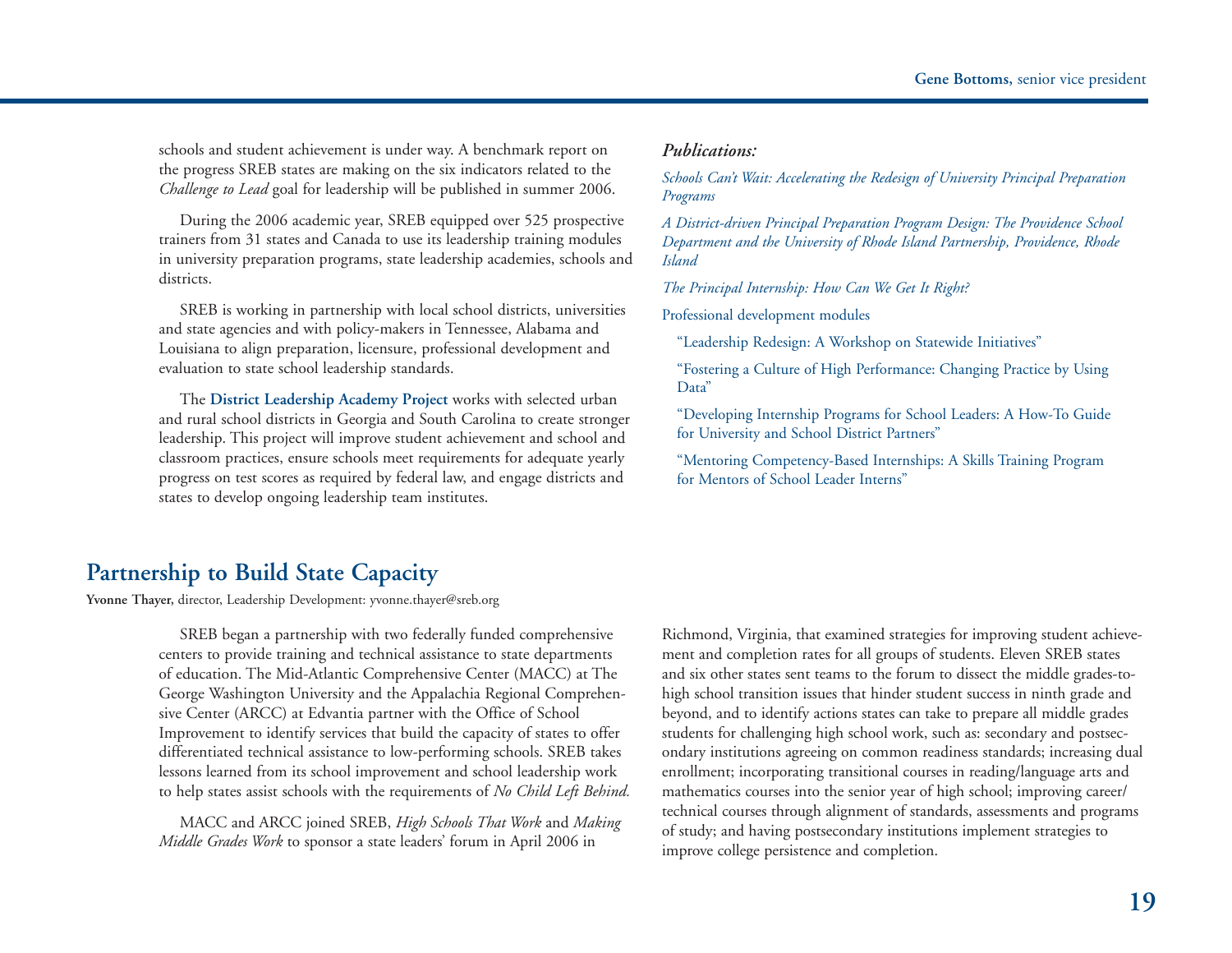# **REGIONAL CONTRACT PROGRAM AND ACADEMIC COMMON MARKET**

**Dawn Perry,** staff associate: dawn.perry@sreb.org

The **Regional Contract Program** enables SREB states to share degree programs in the health professions and thus postpone — or even avoid the costs of creating these programs for a limited number of students. It also enables states to give their residents access to programs that are not available in their states. The Regional Contract Program, which began in the early years of SREB, today is a model that other regional compacts in the United States have adopted or adapted.

Thanks to the Regional Contract Program, more than 22,000 students in states without schools of dentistry, optometry, osteopathic medicine, podiatry and veterinary medicine have earned degrees at nationally recognized colleges and universities. Each year, more than 900 contract spaces are awarded to SREB states participating in the program.

The program benefits states, students and participating institutions in several ways:

- States that contract for spaces for their qualified residents avoid the expenses of new programs.
- Students who live in SREB states without certain health programs may be able to enroll in other states' programs.
- States and universities that reserve spaces for other states' students receive outstanding students and per student subsidies from students' home states. These fees are in addition to tuition and help maintain operations and strengthen programs.

The **Academic Common Market** has for more than 30 years been a winning plan for states, students and universities by allowing students from participating states to enroll in specialized graduate and undergraduate programs offered by institutions in other SREB states. The students pay in-state tuition and fees. States benefit because they can increase enrollments with qualified students from other states and can operate more efficiently, especially with specialized programs that typically do not have large enrollments. States also benefit because they can avoid creating programs that are available to their residents through the Academic Common Market. More than 2,000 students are certified each year for the Academic Common Market, making its four-year enrollment equal to that of many universities.

The **Academic Common Market/***Electronic Campus* combines the tuition benefits of the Academic Common Market with the distancelearning capacity of the *Electronic Campus.* The program makes selected distance-learning degree programs available at in-state tuition rates. The Academic Common Market programs available on campuses in the 16 SREB states are available via the *Electronic Campus* and also can be found at the Academic Common Market Web site at www.sreb.org.

*Publications: Academic Common Market Regional Contract Program*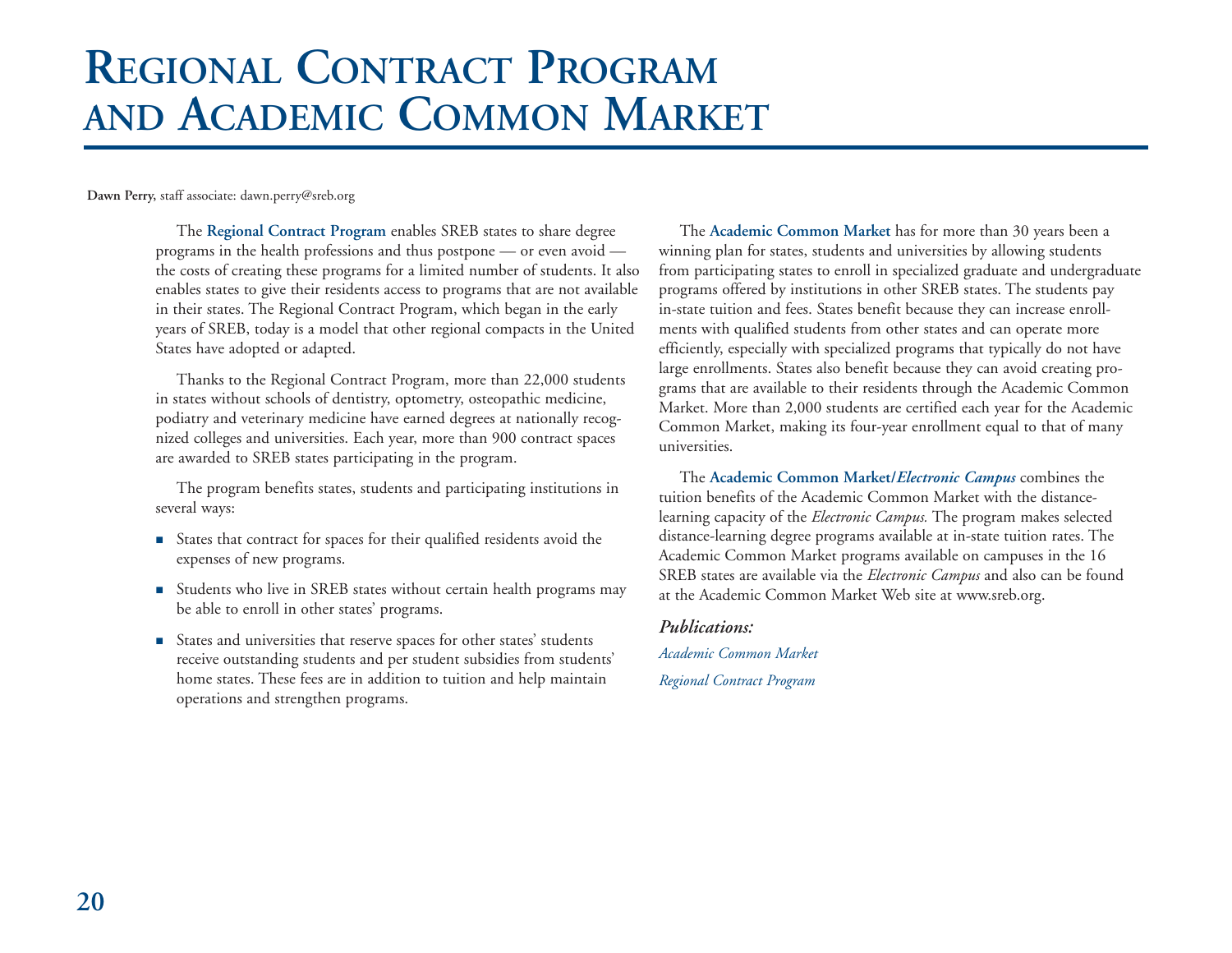# **COUNCIL ON COLLEGIATE EDUCATION FOR NURSING**

**Eula Aiken,** Nursing Programs director and executive director: eula.aiken@sreb.org

Working for more than four decades to strengthen and expand nursing education, the **SREB Council on Collegiate Education for Nursing** today is a proactive model for the support of nursing education and scholarship in colleges and universities in SREB states. The Council is the only regional organization for nurse educators in the nation that is affiliated with an interstate compact for education. Over the past year, the Council continued to achieve its mission to:

- **foster academic community partnerships;**
- **n** promote faculty and student diversity in nursing education;
- support nontraditional approaches to the study of nursing; and
- **participate in the development of health policy that influences nursing** education at local, state and national levels.

The Council focuses primarily on the shortage of nurses — and nursing faculty — that persists in SREB states and is echoed nationwide. The 2005 SREB regional survey confirmed that this lack of faculty prevented the acceptance of more students in undergraduate and graduate nursing programs. Disparities among racial/ethnic and gender groups continued in all of the nursing programs surveyed. More than 500 nurse educators expect to retire during the next three years in SREB states.

To help alleviate this unprecedented demand, the Council initiated the Nurse Educator Consortium (NEC), in collaboration with SREB's *Electronic Campus,* in 2004 to augment classroom faculty with online nursing instruction. Over the past year, four universities — Delta State University in Mississippi, the University of Alabama at Birmingham, the University of Oklahoma Health Sciences Center, and the University of Texas Health Science Center at San Antonio — offered online courses for graduate students and faculty in nursing at Baylor University in Texas, the University of North Carolina Wilmington, the University of South Florida, and the University of Texas Health Science Center at Houston. The Council responded to the needs of displaced nursing students following the 2005 hurricanes by posting on its Web site several nursing programs that could accept these students on short notice.

Nurse educators from each of the SREB states and the District of Columbia also attended the 2005 annual meeting of the Council in Atlanta to explore the theme: "Who will teach tomorrow's nurses?" Participants discussed critical issues in nursing as they examined this theme, looked back historically and explored potential solutions within the region.

In addition, the work of the Council's ad hoc committees and workshops continued to address special concerns of nurse educators in SREB states, including work force diversity, doctorate of nursing practice (DNP) programs and genetics.

### *Publications:*

*2005 SREB Survey Highlights and State-by-State Results*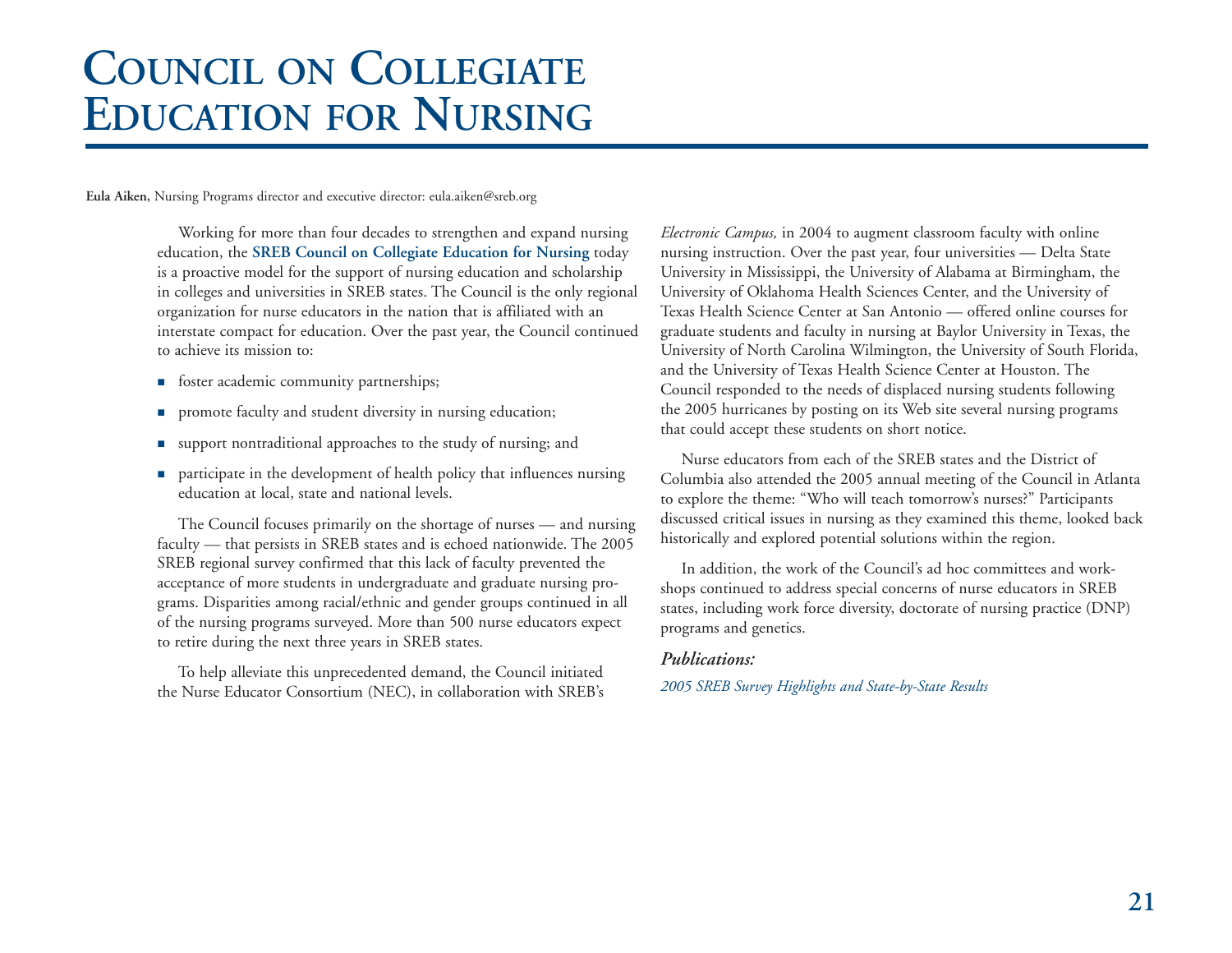# **MEMBERS OF THE BOARD**

Governor Kathleen Babineaux Blanco, *Chair* President Paul E. Stanton Jr., *Vice Chair* Representative Ronald P. Townsend, *Treasurer*

### **Alabama**

| Bob Riley, Governor                            | 2007 |
|------------------------------------------------|------|
| H. Mac Gipson Jr., State Representative        | 2009 |
| Joseph B. Morton, State Superintendent         | 2008 |
| of Education                                   |      |
| Sandra Sims-deGraffenried, Executive Director, | 2007 |
| Alabama Association of School Boards           |      |
| Charlie D. Waldrep, Vines & Waldrep, LLC       | 2006 |
|                                                |      |

### **Arkansas**

| Mike Huckabee, Governor                     | 2007 |
|---------------------------------------------|------|
| Gilbert Baker, State Senator                | 2008 |
| Lawrence A. Davis Jr., <i>Chancellor</i> ,  | 2007 |
| University of Arkansas at Pine Bluff        |      |
| T. Kenneth James, Commissioner of Education | 2009 |
| Jodie Mahony, State Representative          | 2006 |
|                                             |      |

### **Delaware**

|       | Ruth Ann Minner, Governor                   | 2009 |
|-------|---------------------------------------------|------|
|       | Robert W. Rescigno, Senior Vice President,  | 2007 |
|       | <b>Bank of America</b>                      |      |
|       | Patrick E. Savini, Superintendent,          | 2008 |
|       | Sussex Technical School District            |      |
|       | David P. Sokola, State Senator              | 2006 |
| $+ *$ | Valerie A. Woodruff, Secretary of Education | 2009 |

### **Florida**

|       | Jeb Bush, Governor                             | 2007 |
|-------|------------------------------------------------|------|
| $+ *$ | Rafael L. Arza, State Representative           | 2006 |
|       | Susan Sailor, Vice Principal,                  | 2007 |
|       | Keystone Heights Junior/Senior High School     |      |
| ÷     | John L. Winn, <i>Commissioner of Education</i> | 2008 |
|       | Cheri Pierson Yecke, Chancellor,               | 2009 |
|       | K-12 Public Schools                            |      |
|       |                                                |      |

### **Georgia**

| $\ddagger$ | Sonny Perdue, Governor              | 2007 |
|------------|-------------------------------------|------|
|            | Michael F. Adams, President,        | 2007 |
|            | University of Georgia               |      |
| ÷          | Jack Hill, State Senator            | 2006 |
|            | Sandra Chance Neal, Danville        | 2008 |
|            | Michael F. Vollmer, Commissioner,   | 2009 |
|            | Georgia Department of Technical and |      |
|            | <b>Adult Education</b>              |      |

### **Kentucky**

| Ernie Fletcher, Governor                | 2007 |
|-----------------------------------------|------|
| Jon E. Draud, State Representative      | 2007 |
| Edward S. Ford Jr., Cynthiana           | 2006 |
| Joanne K. Glasser, <i>President</i> ,   | 2008 |
| Eastern Kentucky University             |      |
| Gene Wilhoit, Commissioner of Education | 2009 |

### **Louisiana**

| t | Kathleen Babineaux Blanco, Governor       | 2008 |
|---|-------------------------------------------|------|
|   | Sally Clausen, President,                 | 2006 |
|   | University of Louisiana System            |      |
|   | Cecil J. Picard, State Superintendent of  | 2007 |
|   | Education                                 |      |
|   | E. Joseph Savoie, Commissioner of Higher  | 2008 |
|   | Education                                 |      |
|   | Francis C. Thompson, State Representative | 2009 |

### **Maryland**

|       | Robert L. Ehrlich Jr., Governor         | 2007 |
|-------|-----------------------------------------|------|
|       | Calvin W. Burnett, Secretary of Higher  | 2009 |
|       | Education                               |      |
|       | Nancy S. Grasmick, State Superintendent | 2006 |
|       | of Schools                              |      |
| $+ *$ | Henry B. Heller, State Delegate         | 2007 |
|       | William E. Kirwan, Chancellor,          | 2008 |
|       | University System of Maryland           |      |
|       |                                         |      |

### **Mississippi**

|                                               | 2008                    |
|-----------------------------------------------|-------------------------|
| Reginald P. Barnes, Robinsonville             | 2006                    |
| Hank M. Bounds, State Superintendent of       | 2007                    |
| Education                                     |                         |
| Jack Gordon, State Senator                    | 2008                    |
| Charles L. Harrison, Assistant Professor of   | 2009                    |
| Education Leadership, Advanced Education      |                         |
| Center, The University of Mississippi, Tupelo |                         |
|                                               | Haley Barbour, Governor |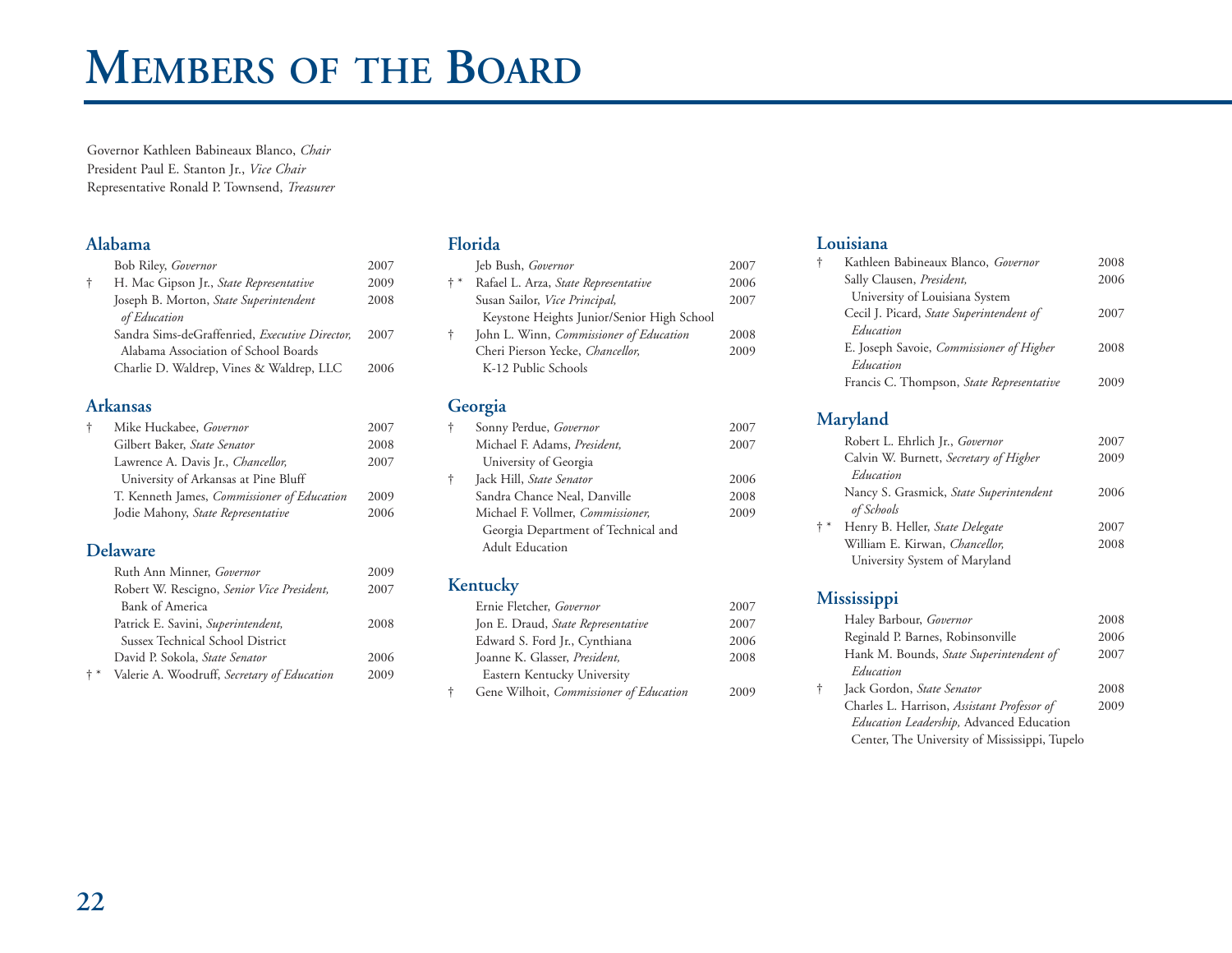### **North Carolina**

|   | Michael F. Easley, Governor             | 2009 |
|---|-----------------------------------------|------|
|   | Walter H. Dalton, State Senator         | 2008 |
| ÷ | Howard N. Lee, Chairman,                | 2007 |
|   | State Board of Education                |      |
|   | William R. McNeal, Superintendent,      | 2006 |
|   | Wake County Public School System        |      |
|   | Douglas Y. Yongue, State Representative | 2005 |
|   |                                         |      |

### **Oklahoma**

| Brad Henry, Governor                       | 2007 |
|--------------------------------------------|------|
| M. Vallene Cooks, Principal,               | 2009 |
| Frederick Douglass High School             |      |
| Nelda Jo Kirk, Deputy Chief of Staff       | 2008 |
| for Administration, Office of the Governor |      |
| Susan Paddack, State Senator               | 2006 |
| M. Susan Savage, Secretary of State        | 2007 |
|                                            |      |

### **South Carolina**

|       | Mark Sanford, Governor                     | 2007 |
|-------|--------------------------------------------|------|
|       | Nikki G. Setzler, State Senator            | 2005 |
|       | Inez Moore Tenenbaum, State Superintendent | 2006 |
|       | of Education                               |      |
| $+ *$ | Ronald P. Townsend, State Representative   | 2007 |
|       | Mitchell Zais, President, Newberry College | 2008 |
|       |                                            |      |

### **Tennessee**

|       | Phil Bredesen, Governor              | 2007 |
|-------|--------------------------------------|------|
|       | Stephen A. Cobb, Nashville           | 2007 |
|       | Lois M. DeBerry, Speaker Pro Tempore | 2006 |
|       | of the House                         |      |
| $+ *$ | Paul E. Stanton Jr., President,      | 2009 |
|       | East Tennessee State University      |      |
| Ť.    | Andy Womack, Murfreesboro            | 2008 |
|       |                                      |      |

### **Texas**

| Rick Perry, Governor                                | 2007 |
|-----------------------------------------------------|------|
| Dianne White Delisi, State Representative           | 2007 |
| Kent Grusendorf, State Representative               | 2008 |
| Shirley J. Neeley, <i>Commissioner of Education</i> | 2006 |
| Florence Shapiro, State Senator                     | 2009 |
|                                                     |      |

### **Virginia**

| Timothy M. Kaine, Governor                | 2010 |
|-------------------------------------------|------|
| John H. Chichester, President Pro Tempore | 2006 |
| of the Senate                             |      |
| Mark E. Emblidge, Affiliate Professor and | 2008 |
| Director, The Literacy Institute,         |      |
| Virginia Commonwealth University          |      |
| Steve F. Kime, Clifton                    | 2009 |
| Kirk T. Schroder, Schroder-Fidlow, PLC    | 2007 |
|                                           |      |

### **West Virginia**

| Joe Manchin III, Governor               | 2009 |
|-----------------------------------------|------|
| Thomas W. Campbell, State Delegate      | 2005 |
| Jay Cole, Director of Education Policy, | 2008 |
| Office of the Governor                  |      |
| Robert H. Plymale, State Senator        | 2006 |
| Roman W. Prezioso Jr., State Senator    | 2007 |

† *Executive Committee member* — The Executive Committee has full power to act between Board meetings. It is composed of one Board member from each state and several from the region at large.

\* *Finance Committee member* — The Finance Committee, a subcommittee of the Executive Committee, prepares an annual budget and presents it and other financial policy matters to the Executive Committee.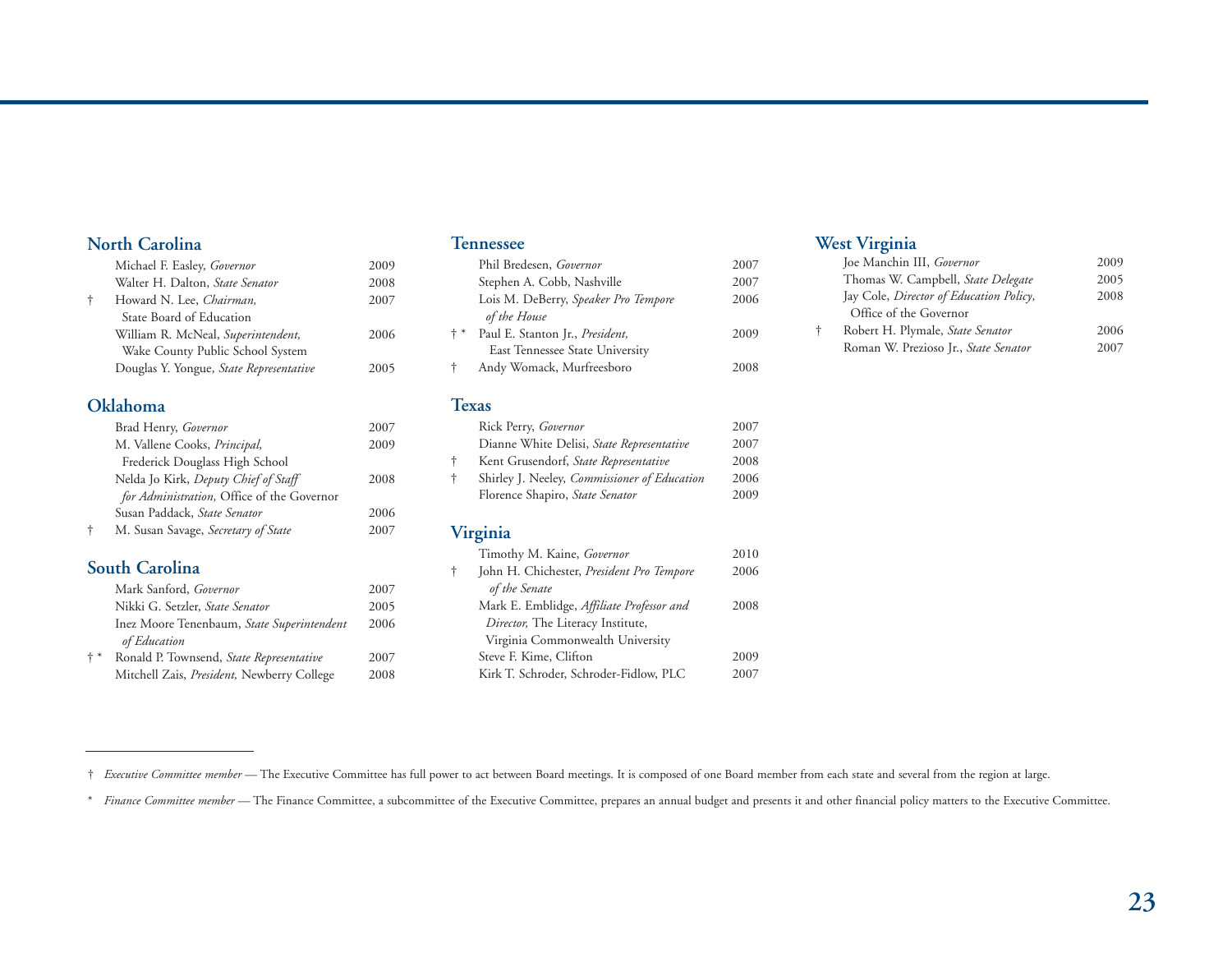# **LEGISLATIVE ADVISORY COUNCIL**

Senator Roman W. Prezioso Jr., *Chair* Representative H. Mac Gipson Jr., *Vice Chair*

JD Alexander, *State Senator,* Lake Wales, Florida

James B. Argue Jr., *President Pro Tempore of the Senate,* Little Rock, Arkansas

Rafael L. Arza, *State Representative,* Hialeah, Florida

Gilbert Baker, *State Senator,*  Conway, Arkansas

Joe Barrows, *State Representative,*  Versailles, Kentucky

Debbie Blackburn, *State Representative,* Oklahoma City, Oklahoma

Cecil C. Brown, *State Representative,* Jackson, Mississippi

Charlotte Burks, *State Senator,* Monterey, Tennessee

Thomas W. Campbell, *State Delegate,*  Lewisburg, West Virginia

David S. Casas, *State Representative,* Lilburn, Georgia

Mike Chaney, *State Senator,* Vicksburg, Mississippi

John H. Chichester, *President Pro Tempore of the Senate,* Fredericksburg, Virginia

Brooks P. Coleman Jr., *State Representative,* Duluth, Georgia

Carl N. Crane, *State Representative,*  Baton Rouge, Louisiana

Walter H. Dalton, *State Senator,* Rutherfordton, North Carolina

Eugene E. Davidson, *State Representative,* Adams, Tennessee

Lois M. DeBerry, S*peaker Pro Tempore of the House,* Memphis, Tennessee

Dianne White Delisi, *State Representative,* Temple, Texas

Larry D. Dixon, *State Senator,* Montgomery, Alabama

Jon E. Draud, *State Representative,* Edgewood, Kentucky

Vivian Davis Figures, *State Senator,* Mobile, Alabama

Herbert D. Frierson, *State Representative,* Poplarville, Mississippi

H. Mac Gipson Jr., *State Representative,* Prattville, Alabama

Jack Gordon, *State Senator,* Okolona, Mississippi

Kent Grusendorf, *State Representative,* Arlington, Texas

Brett Guthrie, *State Senator,* Bowling Green, Kentucky Terry Ingmire, *State Representative,* Stillwater, Oklahoma

Franklin P. Hall, *State Delegate,* Richmond, Virginia

Henry B. Heller, *State Delegate,* Silver Spring, Maryland

Jack Hill, *State Senator,* Reidsville, Georgia

Janet D. Howell, *State Senator,*  Reston, Virginia

Evelyn J. Lynn, *State Senator,* Ormond Beach, Florida

Jodie Mahony, *State Representative,* El Dorado, Arkansas

John W. Matthews Jr., *State Senator,* Bowman, South Carolina

Jeannie McDaniel, *State Representative,* Tulsa, Oklahoma

Dan Moody, *State Senator,* Alpharetta, Georgia

Susan Paddack, *State Senator,* Ada, Oklahoma

Joe H. Pickens, *State Representative,* Palatka, Florida

Robert H. Plymale, *State Senator,*  Ceredo, West Virginia

Roman W. Prezioso Jr., *State Senator,* Fairmont, West Virginia

Jody Richards, *Speaker of the House,* Bowling Green, Kentucky

Joe R. Salter, *Speaker of the House,* Florien, Louisiana

Nikki G. Setzler, *State Senator,* West Columbia, South Carolina

Florence Shapiro, *State Senator,* Plano, Texas

David P. Sokola, *State Senator,* Newark, Delaware

Gerald J. Theunissen, *State Senator,* Jennings, Louisiana

Francis C. Thompson, *State Representative,* Delhi, Louisiana

Ronald P. Townsend, *State Representative,* Anderson, South Carolina

Stephanie A. Ulbrich, *State Representative,* Newark, Delaware

Jack Westwood, *State Senator,* Crescent Springs, Kentucky

Kathleen Wilcoxson, *State Senator,* Oklahoma City, Oklahoma

Douglas Y. Yongue, *State Representative,* Laurinburg, North Carolina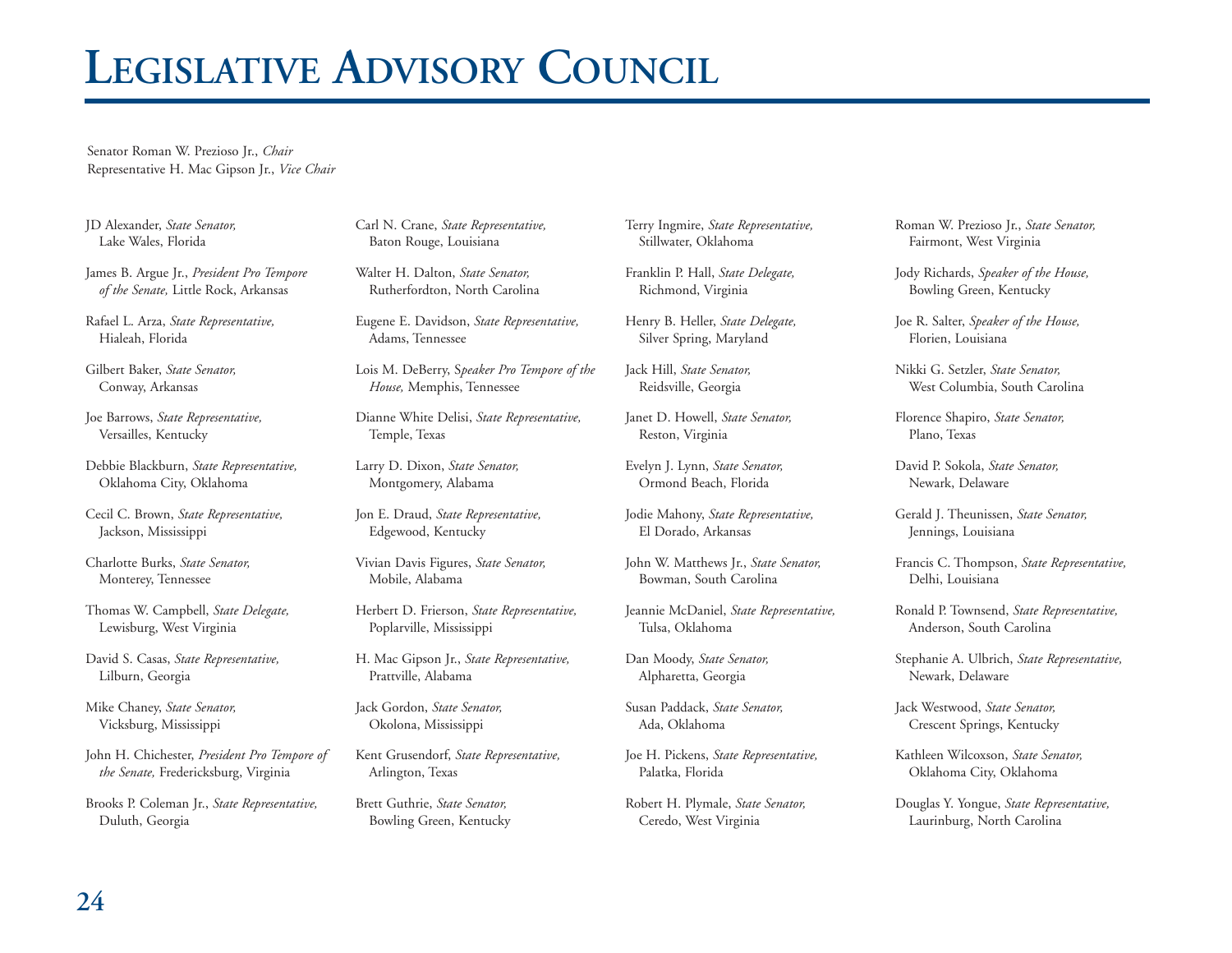# **SREB STAFF**

#### Dave Spence, *President*

Ansley Abraham, *Director,* SREB-State Doctoral Scholars Program

Eula Aiken, *Nursing Programs Director and Executive Director,* SREB Council on Collegiate Education for Nursing

Ivy Alford, *Director,* State Services for School Improvement

Eric Amy, *Information Technology Assistant*

Donnea Anderson, *Administrative Assistant,* State and Contracted Schools Network

Beth Andrews, *Assistant to the Senior Vice President,* School Improvement and Leadership

James Ashby, *Mailroom — Office Clerk*

Tricia Avery, *Director,* Human Resources

Katie Banks, *Receptionist*

Bob Belle, *Director,* SREB-AGEP Doctoral Scholars Program

James Berto, *Manager,* Delaware Curriculum and Instructional School Review Project

Angela Birkes, *Associate Director,* Adult Learning Campaign

Deborah Black, *Coordinator,* Summer Staff Development Conference

Barbara Bohanon, *Assistant to the Director,* Finance and Facilities

Gene Bottoms, *Senior Vice President*

Aaron Boyd, *Research Assistant,* School Improvement

Gay Burden, *School Improvement Consultant*

Kevin Burr, *School Improvement Consultant*

Christy Byrd, *Administrative Assistant,* SREB Council on Collegiate Education for Nursing

Sarah Caldwell, *Editor/Writer for School Improvement*

Leslie Carson, *School Improvement Consultant*

Jenn Carter, *Graphic Designer/Editorial Assistant*

Bruce Chaloux, *Director, Electronic Campus*

Barbara Channell, *Account Manager,* Accounting

James Clark, *Special Assistant to the Senior Vice President,* School Improvement and Leadership

Lynn Cornett, *Senior Vice President*

Debbie Curtis, *Publications Coordinator*

Jennifer Cuthbertson, *Chief Editor,* School Improvement

Joe Daigle, *Information Technology Assistant*

Audrey DeVoe, *Research Assistant,* Educational Technology Cooperative

Alicia Diaz, *Research Associate,* Educational Policies

Tony Dobbins, *Project Manager,* Contracted Schools Network

Linda Dove, *Director,* Urban Initiatives

Matt Dutton, *Information Technology Assistant*

Anne Edison, *School Improvement Consultant*

Pamela English, *Administrative Assistant,* Urban Initiatives

Toni Eubank, *Director, Making Middle Grades Work* State Network

Anna Marie Farnish, *Director, Making Middle Grades Work* Contracted Schools Network

Deborah Fite, *Director of Professional Development*

Crystal Flowers, *Project Manager,* SREB Leadership Initiative

Susan Fowler, *Human Resources Administrator*

Betty Fry-Ahern, *Director,* Leadership Research and Publications

Gale Gaines, *Vice President,* State Services

Vinicius Gates-Reeves, *Administrative Assistant,* SREB-State Doctoral Scholars Program

Leonard Gatungo, *Administrative Assistant,* Consortium for Secondary Schools Comprehensive Reform (CSSCR)

Susan Gottfried, *School Improvement Consultant*

Paige Graiser, *School Improvement Consultant*

Cheryl Gray, *Coordinator,* Leadership Curriculum Development and Training

Debbie Hall, *School Improvement Consultant*

Lingling Han, *Director,* Data Analysis and Management for School Improvement

Betty Harbin, *School Improvement Consultant*

Bernitta Harris, *Administrative Assistant, Electronic Campus*

Carolyn Helm, *Director,* Project Lead The Way, Pre-Engineering Curriculum

Linda Holly, *State Services Associate*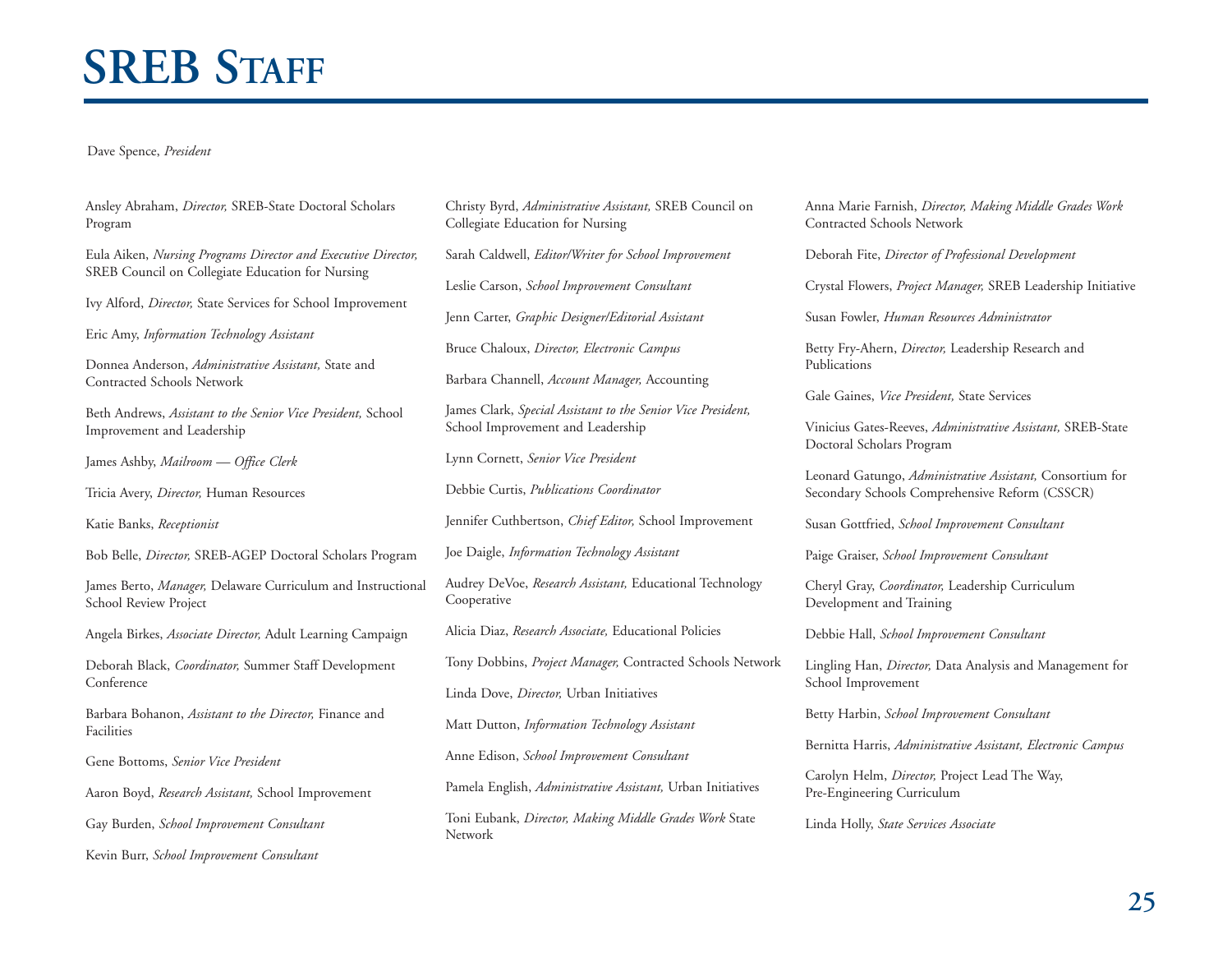# **SREB STAFF** (CONTINUED)

#### Ashley Hutchins, *Administrative Assistant*

Jenny Jackson, *Research Assistant/Assistant to the Senior Vice President,* Educational Policies

Walt Jacobs, *Senior Consultant,* SREB-State Doctoral Scholars Program

Jim Johnson, *School Improvement Consultant*

Anna Johnston, *Staff Development Assistant*

Lisa Johnston, *Associate Director,* Communications

Leticia Jones, *Production Manager*

Rebecca Daugherty Kaye, *Research Associate,* Educational Policies

Gary Keller, *School Improvement Consultant*

Tom Kluding, *State School Improvement Consultant*

Melissa Koran, *Program Accounting and Institute Coordinator,* SREB-State Doctoral Scholars Program

J.J. Kwashnak, *Director,* Information Technology

Mary Larson, *Associate Director, Electronic Campus*

Joan Lord, *Director,* Educational Policies

Marie Loverde, *Research Assistant,* Education Data Services

Joseph L. Marks, *Director,* Education Data Services

John Marsh, *Editor/Writer for School Improvement*

Kenneth Mason, *School Improvement Consultant,* Urban Initiatives and Project Lead The Way

Amy Melching, *Administrative Assistant*

Virginia Miller, *School Improvement Consultant*

Barbara Moore, *Associate Director, Making Middle Grades Work*

Bob Moore, *School Improvement Consultant*

Michael Murray, *Associate Director,* Educational Technology Cooperative

Renee Murray, *School Improvement Consultant*

Bill Nagel, *Information Technology Assistant*

Leslie Noles, *Administrative Assistant,* Professional Development

Kathy O'Neill, *Director,* SREB Leadership Initiative

Robbie Brawner-Ouzts, *Student Services Coordinator,* SREB-State Doctoral Scholars Program

Irwin Ozer, *School Improvement Consultant*

Rose Partridge, *Receptionist*

Freddie Payton, *School Improvement Consultant*

Dawn Perry, *Staff Associate,* Regional Contract Program and Academic Common Market

Alice Presson, *Special Research Projects,* School Improvement

Rhenida Rennie, *Director, High Schools That Work* Contracted Schools Network

Alan Richard, *Director,* Communications

Samantha Rife, *Staff Accountant*

Heather Sass, *School Improvement Consultant*

Anne Simmons, *School Improvement Consultant*

Susan Smith, *Office Services Coordinator*

Emily Snider, *Administrative Assistant/Editor,* SREB Leadership Initiative

Russell Steel, *Director,* Finance and Facilities

#### Joyce Tallman, *Assistant to the President*

Yvonne Thayer, *Director,* Leadership Development

Grace Thomas, *School Improvement Consultant*

William R. Thomas, *Director,* Educational Technology

John Uhn, *Research Associate,* School Improvement

Alan Veach, *School Improvement Consultant*

Robin Wade, *Research Associate,* Educational Policies

Susan Walker, *Research Associate,* Leadership Research and Publications

Scott Warren, *Director,* State Services for School Improvement Initiatives

June Pullen Weis, *Research Associate,* Educational Technology

Tammy Wright, *Administrative Assistant,* State and Contracted Schools Network

Gary Wrinkle, *School Improvement Consultant*

Allison Yasitis, *Coordinator of Assessment for School Improvement*

Marna Young, *Director of Research for School Improvement*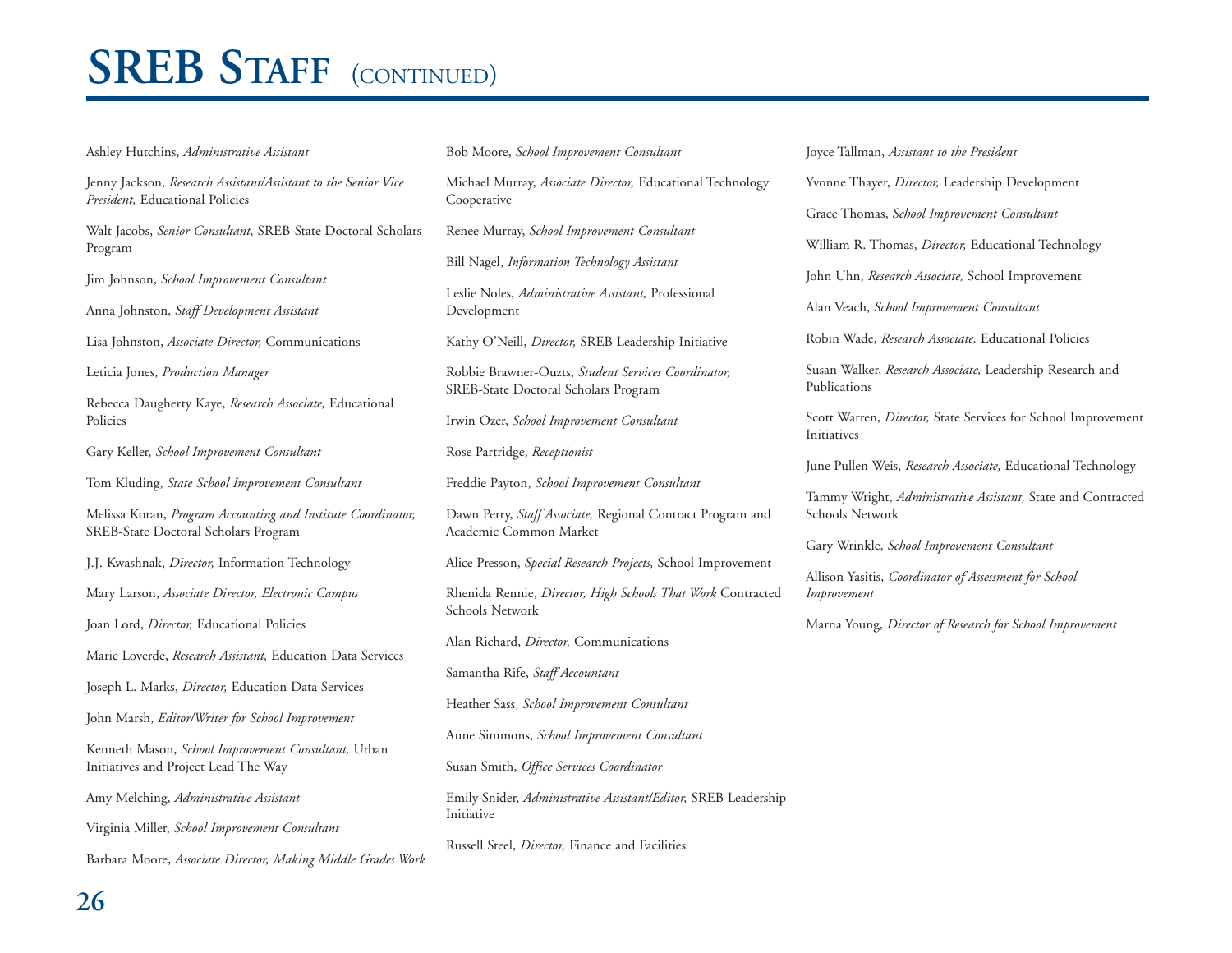# **SREB GRATEFULLY ACKNOWLEDGES SUPPORT FROM:**

| ACT Inc.                                                    | National Institutes of Health                      |
|-------------------------------------------------------------|----------------------------------------------------|
| Alfred P. Sloan Foundation                                  | National Science Foundation                        |
| Appalachia Regional Comprehensive Center (ARCC) at Edvantia | North Carolina Department of Public Instruction    |
| <b>BellSouth Foundation</b>                                 | Project Lead The Way                               |
| Bill & Melinda Gates Foundation                             | SouthEastern Regional Vision for Education         |
| Carnegie Foundation of New York                             | The College Board                                  |
| <b>Charles Stewart Mott Foundation</b>                      | The George Washington University                   |
| Council of State Governments                                | The Goldman Sachs Foundation                       |
| Johns Hopkins University                                    | The Philadelphia Foundation — Wright-Hayre Fund    |
| Joseph B. Whitehead Foundation                              | The Wachovia Foundation                            |
| Lamar Plunkett Family                                       | The Wallace Foundation                             |
| League for Innovation in the Community College              | U.S. Department of Education                       |
| Lumina Foundation for Education                             | U. S. Department of Adult and Vocational Education |

Each year, the Southern Regional Education Board is audited by an independent auditor. The audit report is mailed to Board members and made available to others.

To receive a copy of the audit report, please write:

Russell Steel Director, Finance and Facilities Southern Regional Education Board 592 10th St. N.W. Atlanta, GA 30318-5776

Or call (404) 875-9211, Ext. 257.